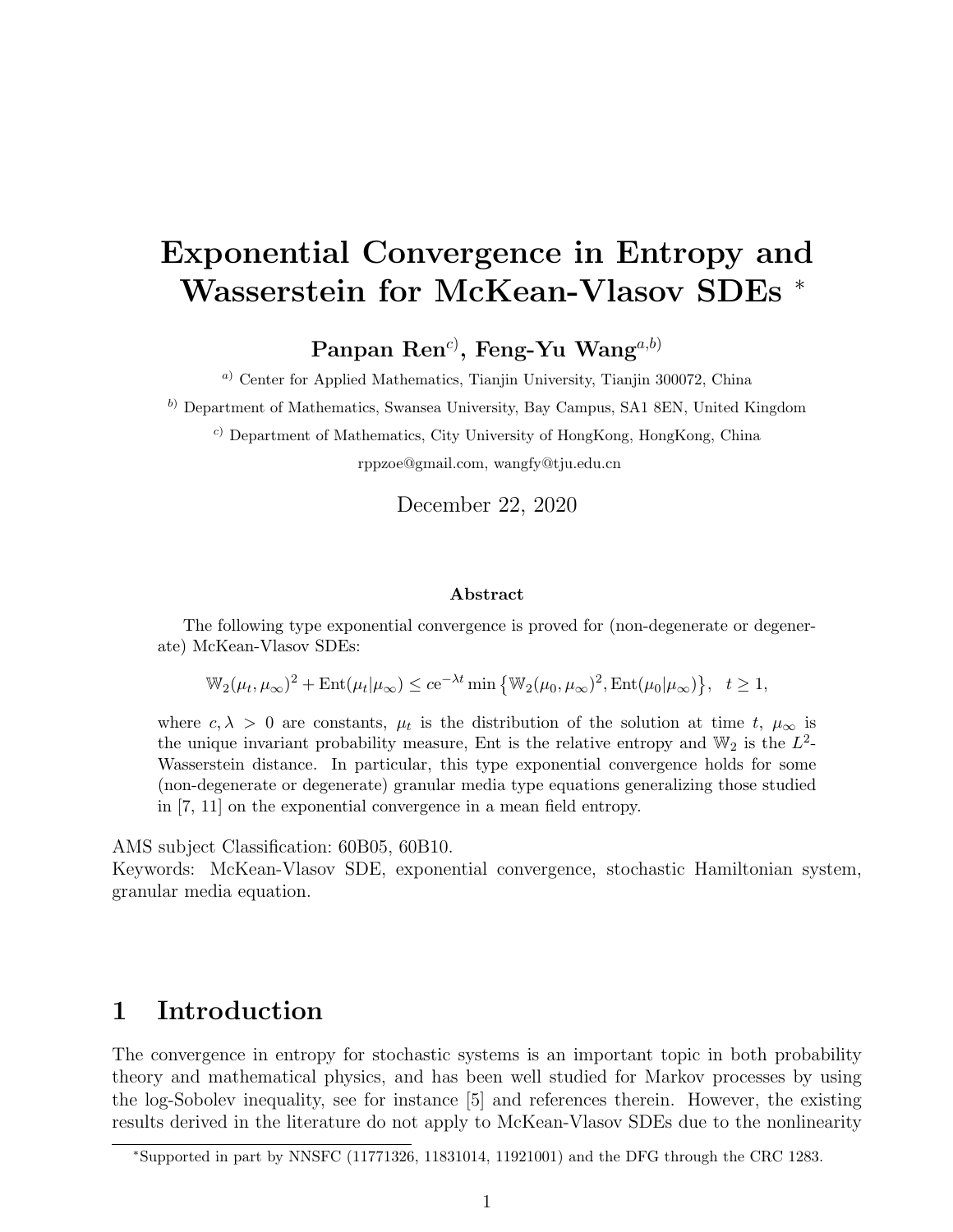of the associated Fokker-Planck equations. In 2003, Carrillo, McCann and Villani [7] proved the exponential convergence in a mean field entropy of the following granular media equation for probability density functions  $(\rho_t)_{t\geq 0}$  on  $\mathbb{R}^d$ :

(1.1) 
$$
\partial_t \rho_t = \Delta \rho_t + \text{div} \{ \rho_t \nabla (V + W * \rho_t) \},
$$

where the internal potential  $V \in C^2(\mathbb{R}^d)$  satisfies  $\text{Hess}_V \geq \lambda I_d$  for a constant  $\lambda > 0$  and the  $d \times d$ -unit matrix  $I_d$ , and the interaction potential  $W \in C^2(\mathbb{R}^d)$  satisfies  $W(-x) = W(x)$  and Hess<sub>W</sub>  $\geq -\delta I_d$  for some constant  $\delta \in [0, \lambda/2)$ . Recall that we write  $M \geq \lambda I_d$  for a constant  $\lambda$ and a  $d \times d$ -matrix M, if  $\langle Mv, v \rangle \geq \lambda |v|^2$  holds for any  $v \in \mathbb{R}^d$ . To introduce the mean field entropy, let  $\mu_V(\mathrm{d}x) := \frac{e^{-V(x)} \mathrm{d}x}{\int_{\mathbb{R}^d} e^{-V(x)} \mathrm{d}x}$ , recall the classical relative entropy

$$
Ent(\nu|\mu) := \begin{cases} \mu(\rho \log \rho), & \text{if } \nu = \rho\mu, \\ \infty, & \text{otherwise} \end{cases}
$$

for  $\mu, \nu \in \mathscr{P}$ , the space of all probability measures on  $\mathbb{R}^d$ , and consider the free energy functional

$$
E^{V,W}(\mu) := \mathrm{Ent}(\mu|\mu_V) + \frac{1}{2} \int_{\mathbb{R}^d \times \mathbb{R}^d} W(x - y) \mu(\mathrm{d}x) \mu(\mathrm{d}y), \quad \mu \in \mathscr{P},
$$

where we set  $E^{V,W}(\mu) = \infty$  if either  $Ent(\mu|\mu_V) = \infty$  or the integral term is not well defined. Then the associated mean field entropy  $\text{Ent}^{V,W}$  is defined by

(1.2) 
$$
\operatorname{Ent}^{V,W}(\mu) := E^{V,W}(\mu) - \inf_{\nu \in \mathscr{P}} E^{V,W}(\nu), \quad \mu \in \mathscr{P}.
$$

According to [7], for V and W satisfying the above mentioned conditions,  $E^{V,W}$  has a unique minimizer  $\mu_{\infty}$ , and  $\mu_t(\mathrm{d}x) := \rho_t(x) \mathrm{d}x$  for probability density  $\rho_t$  solving (1.1) converges to  $\mu_{\infty}$ exponentially in the mean field entropy:

$$
Ent^{V,W}(\mu_t) \le e^{-(\lambda - 2\delta)t} Ent^{V,W}(\mu_0), \quad t \ge 0.
$$

Recently, this result was generalized in [11] by establishing the uniform log-Sobolev inequality for the associated mean field particle systems, such that  $Ent^{V,W}(\mu_t)$  decays exponentially for a class of non-convex  $V \in C^2(\mathbb{R}^d)$  and  $W \in C^2(\mathbb{R}^d \times \mathbb{R}^d)$ , where  $W(x, y) = W(y, x)$  and  $\mu_t(\mathrm{d}x) := \rho_t(x) \mathrm{d}x$  for  $\rho_t$  solving the nonlinear PDE

(1.3) 
$$
\partial_t \rho_t = \Delta \rho_t + \text{div} \{ \rho_t \nabla (V + W \otimes \rho_t) \},
$$

where

(1.4) 
$$
W \circledast \rho_t := \int_{\mathbb{R}^d} W(\cdot, y) \rho_t(y) dy.
$$

In this case,  $Ent^{V,W}$  is defined in (1.2) for the free energy functional

$$
E^{V,W}(\mu) := \text{Ent}(\mu|\mu_V) + \frac{1}{2} \int_{\mathbb{R}^d \times \mathbb{R}^d} W(x, y) \mu(\mathrm{d}x) \mu(\mathrm{d}y), \quad \mu \in \mathscr{P}.
$$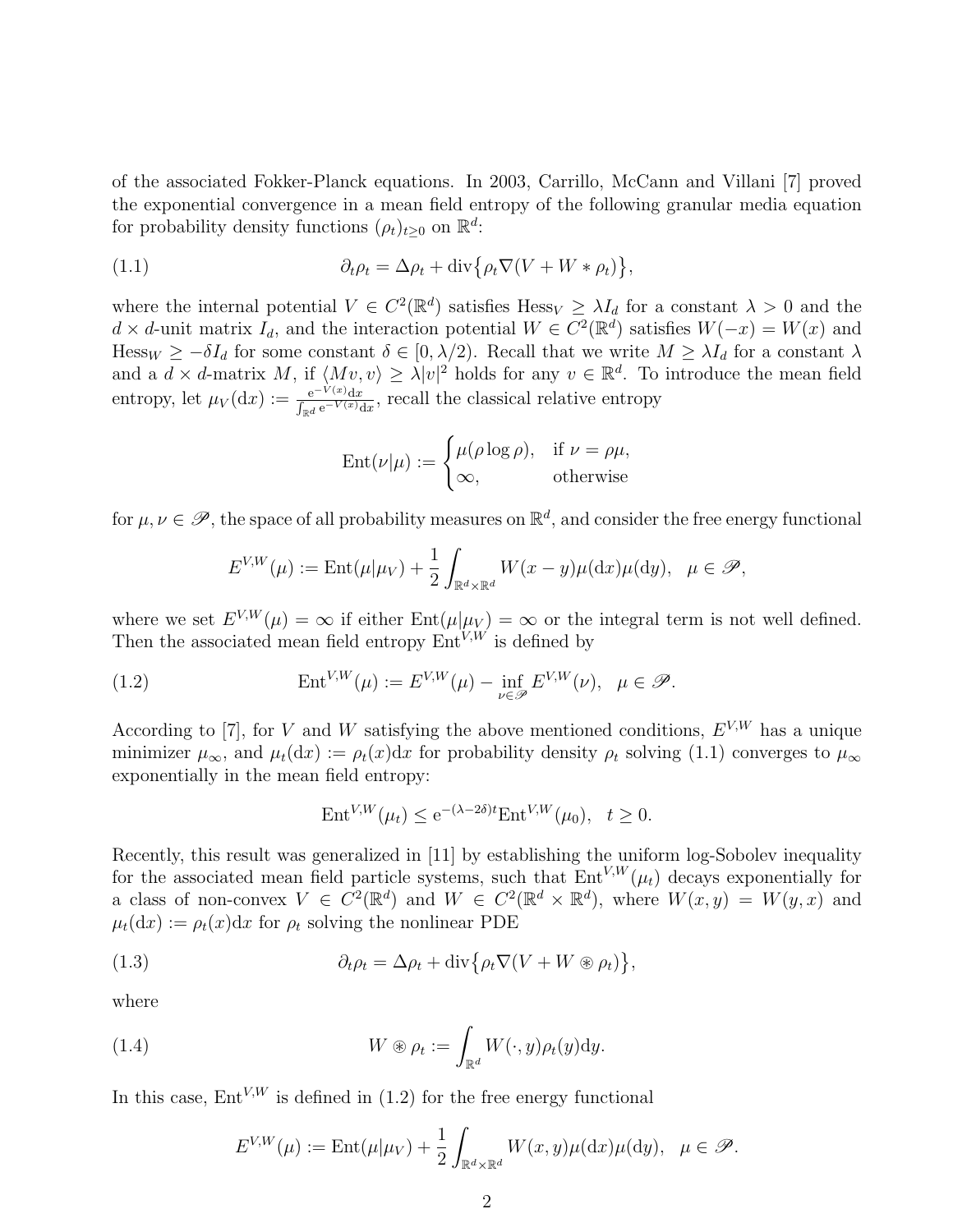To study (1.3) using probability methods, we consider the following McKean-Vlasov SDE with initial distribution  $\mu_0$ :

(1.5) 
$$
dX_t = \sqrt{2}dB_t - \nabla \{V + W \otimes \mathscr{L}_{X_t}\}(X_t)dt,
$$

where  $B_t$  is the d-dimensional Brownian motion,  $\mathscr{L}_{X_t}$  is the distribution of  $X_t$ , and

(1.6) 
$$
(W \circledast \mu)(x) := \int_{\mathbb{R}^d} W(x, y) \mu(\mathrm{d}y), \quad x \in \mathbb{R}^d, \mu \in \mathcal{P}
$$

provided the integral exists. Let  $\rho_t(x) = \frac{(\mathscr{L}_{X_t})(dx)}{dx}$  $\frac{d_{\mathcal{X}}(dx)}{dx}$ ,  $t \geq 0$ . By Itô's formula and the integration by parts formula, we have

$$
\frac{d}{dt} \int_{\mathbb{R}^d} (\rho_t f)(x) dx = \frac{d}{dt} \mathbb{E}[f(X_t)] = \mathbb{E}\big[ \big(\Delta - \nabla V - \nabla \{W \otimes \rho_t\} \big) f(X_t) \big]
$$
\n
$$
= \int_{\mathbb{R}^d} \rho_t(x) \{ \Delta f - \langle \nabla V + \nabla \{W \otimes \rho_t\}, \nabla f \rangle \} (x) dx
$$
\n
$$
= \int_{\mathbb{R}^d} f(x) \{ \Delta \rho_t + \text{div}[\rho_t \nabla V + \rho_t \nabla (W \otimes \rho_t)] \} (x) dx, \quad t \ge 0, \ f \in C_0^{\infty}(\mathbb{R}^d).
$$

Therefore,  $\rho_t$  solves (1.3). On the other hand, by this fact and the uniqueness of (1.1) and (1.5), if  $\rho_t$  solves (1.1) with  $\mu_0(dx) := \rho_0(x)dx$ , then  $\rho_t(x)dx = \mathscr{L}_{X_t}(dx)$  for  $X_t$  solving (1.5) with  $\mathscr{L}_{X_0} = \mu_0$ .

To extend the study of [7, 11], in this paper we investigate the exponential convergence in entropy for the following McKean-Vlasov SDE on  $\mathbb{R}^d$ :

(1.7) 
$$
dX_t = \sigma(X_t)dW_t + b(X_t, \mathcal{L}_{X_t})dt,
$$

where  $W_t$  is the m-dimensional Brownian motion on a complete filtration probability space  $(\Omega, {\{\mathscr{F}_t\}}_{t\geq0}, \mathbb{P}),$ 

$$
\sigma: \mathbb{R}^d \to \mathbb{R}^d \otimes \mathbb{R}^m, \ \ b: \mathbb{R}^d \times \mathscr{P}_2 \to \mathbb{R}^d
$$

are measurable, and  $\mathscr{P}_2$  is the class of probability measures on  $\mathbb{R}^d$  with  $\mu(|\cdot|^2) < \infty$ .

Since the "mean field entropy" associated with the SDE (1.7) is Not Available, and it is less explicit even exists as in  $(1.2)$  for the special model  $(1.5)$ , we intend to study the exponential convergence of  $\mathscr{L}_{X_t}$  in the classical relative entropy Ent and the Wasserstein distance  $\mathbb{W}_2$ . Recall that for any  $p \geq 1$ , the L<sup>p</sup>-Wasserstein distance is defined by

$$
\mathbb{W}_p(\mu_1, \mu_2) := \inf_{\pi \in \mathscr{C}(\mu_1, \mu_2)} \bigg( \int_{\mathbb{R}^d \times \mathbb{R}^d} |x - y|^p \pi(\mathrm{d}x, \mathrm{d}y) \bigg)^{\frac{1}{p}}, \quad \mu_1, \mu_2 \in \mathscr{P}_p,
$$

where  $\mathscr{C}(\mu_1, \mu_2)$  is the set of all couplings of  $\mu_1$  and  $\mu_2$ .

Unlike in [7, 11] where the mean field particle systems are used to estimate the mean field entropy, in this paper we use the log-Harnack inequality introduced in [21, 17] and the Talagrand inequality developed in [19, 5, 15], see Theorem 2.1 below. Thus, the key point of the present study is to establish these two type inequalities for McKean-Vlasov SDEs. Since the log-Harnack inequality is not yet available when  $\sigma$  depends on the distribution, in (1.7) we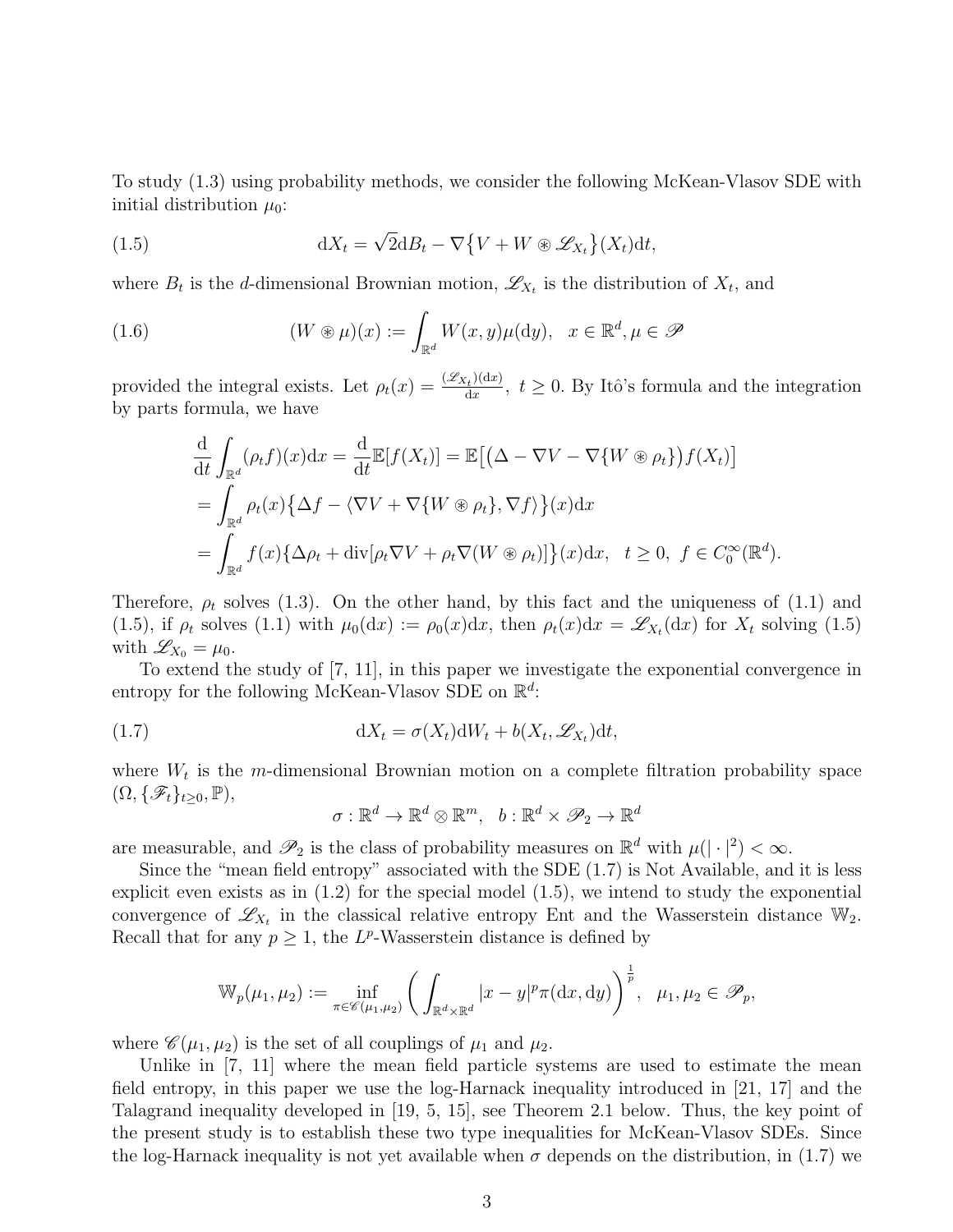only consider distribution-free  $\sigma$ . In particular, for a class of granular media type equations generalizing the framework of [7, 11], we prove

$$
\mathbb{W}_2(\mu_t, \mu_\infty)^2 + \text{Ent}(\mu_t | \mu_\infty) \le c e^{-\lambda t} \min \left\{ \mathbb{W}_2(\mu_0, \mu_\infty)^2, \text{Ent}(\mu_0 | \mu_\infty) \right\}, \quad t \ge 1
$$

for  $\mu_t(dx) := \rho_t(x)dx$  and some constants  $c, \lambda > 0$ , see Theorem 2.2 below for details.

The remainder of the paper is organized as follows. In Section 2, we state our main results for non-degenerate and degenerate models respectively, where the first case includes the granular media type equations (1.3) or the corresponding Mckean-Vlasov SDE (1.5) as a special example, and the second case deals with the McKean-Vlasov stochastic Hamiltonian system referring to the degenerate granular media equation. The main results are proved in Sections 3-5 respectively, where Section 4 establishes the log-Harnack inequality for McKean-Vlasov stochastic Hamiltonian systems.

### 2 Main results and examples

We first present a criterion on the exponential convergence for McKean-Vlasov SDEs by using the log-Harnack and Talagrand inequalities, and prove (2.15) for the granular media type equations (2.10) below which generalizes the framework of [11]. Then we state our results for solutions of SDE (1.7) with non-degenerate and degenerate noises respectively.

### 2.1 A criterion with application to Granular media type equations

In general, we consider the following McKean-Vlasov SDE:

(2.1) 
$$
dX_t = \sigma(X_t, \mathscr{L}_{X_t})dW_t + b(X_t, \mathscr{L}_{X_t})dt,
$$

where  $W_t$  is the m-dimensional Brownian motion and

$$
\sigma: \mathbb{R}^d \times \mathscr{P}_2 \to \mathbb{R}^d \otimes \mathbb{R}^m, \ \ b: \mathbb{R}^d \times \mathscr{P}_2 \to \mathbb{R}^d
$$

are measurable. We assume that this SDE is strongly and weakly well-posed for square integrable initial values. It is in particular the case if b is continuous on  $\mathbb{R}^d \times \mathcal{P}_2$  and there exists a constant  $K > 0$  such that

(2.2) 
$$
\langle b(x,\mu) - b(y,\nu), x - y \rangle^{+} + ||\sigma(x,\mu) - \sigma(y,\nu)||^{2} \le K \{ |x - y|^{2} + W_{2}(\mu,\nu)^{2} \}, |b(0,\mu)| \le c \Big( 1 + \sqrt{\mu(|\cdot|^{2})} \Big), \quad x, y \in \mathbb{R}^{d}, \mu, \nu \in \mathscr{P}_{2},
$$

see for instance [26]. See also [13, 28] and references therein for the well-posedness of McKean-Vlasov SDEs with singular coefficients. For any  $\mu \in \mathscr{P}_2$ , let  $P_t^* \mu = \mathscr{L}_{X_t}$  for the solution  $X_t$ with initial distribution  $\mathscr{L}_{X_0} = \mu$ . Let

$$
P_t f(\mu) = \mathbb{E}[f(X_t)] = \int_{\mathbb{R}^d} f \, dP_t^* \mu, \quad t \ge 0, f \in \mathscr{B}_b(\mathbb{R}^d).
$$

We have the following equivalence on the exponential convergence of  $P_t^*\mu$  in Ent and W<sub>2</sub>.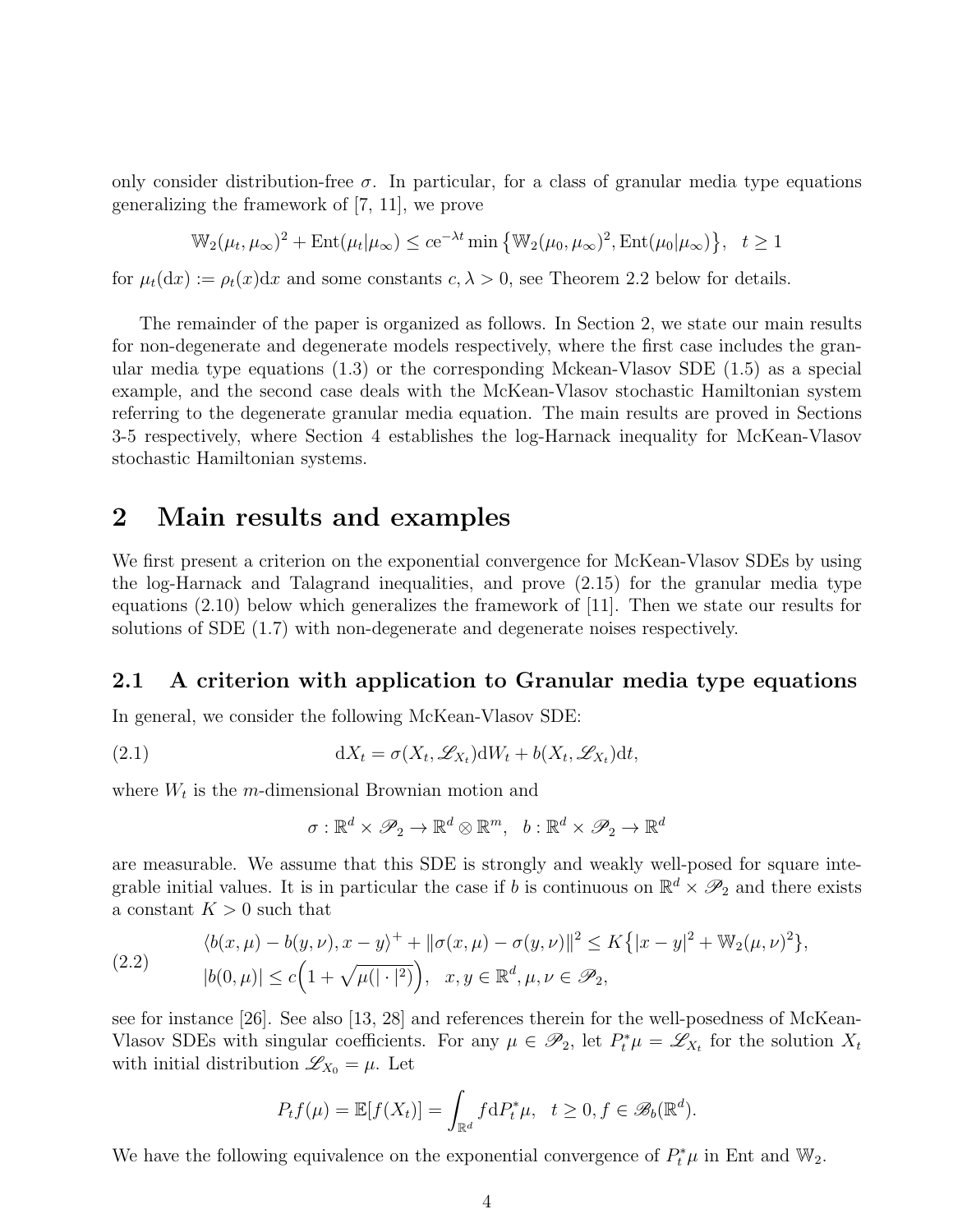**Theorem 2.1.** Assume that  $P_t^*$  has a unique invariant probability measure  $\mu_\infty \in \mathscr{P}_2$  such that for some constants  $t_0, c_0, C > 0$  we have the log-Harnack inequality

(2.3) 
$$
P_{t_0}(\log f)(\nu) \leq \log P_{t_0}f(\mu) + c_0 \mathbb{W}_2(\mu, \nu)^2, \quad \mu, \nu \in \mathscr{P}_2,
$$

and the Talagrand inequality

(2.4) 
$$
\mathbb{W}_2(\mu, \mu_\infty)^2 \leq C \text{Ent}(\mu | \mu_\infty), \quad \mu \in \mathscr{P}_2 f \in \mathscr{B}_b(\mathbb{R}^d).
$$

(1) If there exist constants  $c_1, \lambda, t_1 \geq 0$  such that

(2.5) 
$$
\mathbb{W}_2(P_t^*\mu, \mu_\infty)^2 \le c_1 e^{-\lambda t} \mathbb{W}_2(\mu, \mu_\infty)^2, \quad t \ge t_1, \mu \in \mathcal{P}_2,
$$

then

(2.6) 
$$
\max \left\{ c_0^{-1} \text{Ent}(P_t^* \mu | \mu_\infty), \mathbb{W}_2(P_t^* \mu, \mu_\infty)^2 \right\} \leq c_1 e^{-\lambda (t-t_0)} \min \left\{ \mathbb{W}_2(\mu, \mu_\infty)^2, C \text{Ent}(\mu | \mu_\infty) \right\}, \quad t \geq t_0 + t_1, \mu \in \mathcal{P}_2.
$$

(2) If for some constants  $\lambda, c_2, t_2 > 0$ 

(2.7) 
$$
\operatorname{Ent}(P_t^*\mu|\mu_\infty) \le c_2 e^{-\lambda t} \operatorname{Ent}(\mu|\mu_\infty), \quad t \ge t_2, \nu \in \mathscr{P}_2,
$$

then

(2.8) 
$$
\max \left\{ \text{Ent}(P_t^* \mu, \mu_\infty), C^{-1} \mathbb{W}_2(P_t^* \mu, \mu_\infty)^2 \right\} \n\le c_2 e^{-\lambda (t-t_0)} \min \left\{ c_0 \mathbb{W}_2(\mu, \mu_\infty)^2, \text{Ent}(\mu | \mu_\infty) \right\}, \quad t \ge t_0 + t_2, \mu \in \mathcal{P}_2.
$$

When  $\sigma \sigma^*$  is invertible and does not depend on the distribution, the log-Harnack inequality (2.3) has been established in [26]. The Talagrand inequality was first found in [19] for  $\mu_{\infty}$  being the Gaussian measure, and extended in [5] to  $\mu_{\infty}$  satisfying the log-Sobolev inequality

(2.9) 
$$
\mu_{\infty}(f^{2} \log f^{2}) \leq C \mu_{\infty}(|\nabla f|^{2}), \quad f \in C_{b}^{1}(\mathbb{R}^{d}), \mu_{\infty}(f^{2}) = 1,
$$

see [15] for an earlier result under a curvature condition, and see [20] for further extensions.

To illustrate this result, we consider the granular media type equation for probability density functions  $(\rho_t)_{t\geq 0}$  on  $\mathbb{R}^d$ :

(2.10) 
$$
\partial_t \rho_t = \text{div} \{ a \nabla \rho_t + \rho_t a \nabla (V + W \circledast \rho_t) \},
$$

where  $W \otimes \rho_t$  is in (1.4), and the functions

$$
a: \mathbb{R}^d \to \mathbb{R}^d \otimes \mathbb{R}^d
$$
,  $V: \mathbb{R}^d \to \mathbb{R}$ ,  $W: \mathbb{R}^d \times \mathbb{R}^d \to \mathbb{R}$ 

satisfy the following assumptions.

$$
(H_1)
$$
  $a := (a_{ij})_{1 \le i,j \le d} \in C_b^2(\mathbb{R}^d \to \mathbb{R}^d \otimes \mathbb{R}^d)$ , and  $a \ge \lambda_a I_d$  for some constant  $\lambda_a > 0$ .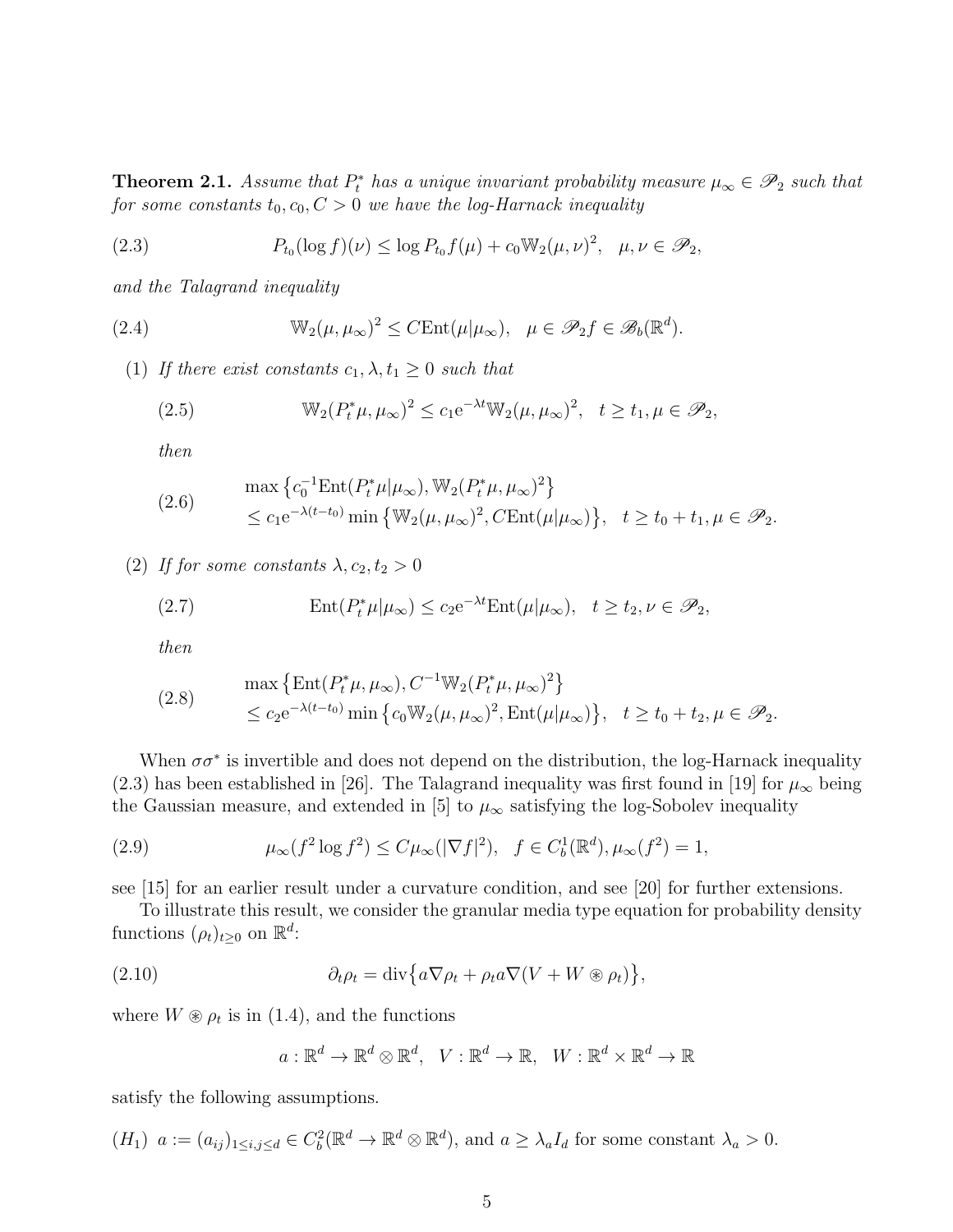- $(H_2)$   $V \in C^2(\mathbb{R}^d), W \in C^2(\mathbb{R}^d \times \mathbb{R}^d)$  with  $W(x, y) = W(y, x)$ , and there exist constants  $\kappa_0 \in \mathbb{R}$ and  $\kappa_1, \kappa_2, \kappa'_0 > 0$  such that
	- (2.11)  $\qquad \qquad \text{Hess}_{V} \geq \kappa_0 I_d, \quad \kappa_0' I_{2d} \geq \text{Hess}_{W} \geq \kappa_0 I_{2d},$

(2.12) 
$$
\langle x, \nabla V(x) \rangle \ge \kappa_1 |x|^2 - \kappa_2, \quad x \in \mathbb{R}^d.
$$

Moreover, for any  $\lambda > 0$ ,

(2.13) 
$$
\int_{\mathbb{R}^d \times \mathbb{R}^d} e^{-V(x) - V(y) - \lambda W(x,y)} dxdy < \infty.
$$

 $(H_3)$  There exists a function  $b_0 \in L^1_{loc}([0,\infty))$  with

$$
r_0 := \frac{\|\text{Hess}_W\|_{\infty}}{4} \int_0^{\infty} e^{\frac{1}{4} \int_0^t b_0(s) ds} dt < 1
$$

such that for any  $x, y, z \in \mathbb{R}^d$ ,

$$
\langle y - x, \nabla V(x) - \nabla V(y) + \nabla W(\cdot, z)(x) - \nabla W(\cdot, z)(y) \rangle \leq |x - y|b_0(|x - y|).
$$

For any  $N \geq 2$ , consider the Hamiltonian for the system of N particles:

$$
H_N(x_1, \dots, x_N) = \sum_{i=1}^N V(x_i) + \frac{1}{N-1} \sum_{1 \le i < j \le N}^N W(x_i, x_j),
$$

and the corresponding finite-dimensional Gibbs measure

$$
\mu^{(N)}(dx_1, \cdots, x_N) = \frac{1}{Z_N} e^{-H_N(x_1, \cdots, x_N)} dx_1 \cdots dx_N,
$$

where  $Z_N := \int_{\mathbb{R}^{dN}} e^{-H_N(x)} dx < \infty$  due to (2.13) in  $(H_2)$ . For any  $1 \le i \le N$ , the conditional marginal of  $\mu^{(\tilde{N})}$  given  $z \in \mathbb{R}^{d(N-1)}$  is given by

$$
\mu_z^{(N)}(dx) := \frac{1}{Z_N(z)} e^{-H_N(x|z)} dx, \quad Z_N(z) := \int_{\mathbb{R}^d} e^{-H_N(x|z)} dx,
$$

$$
H_N(x|z) := V(x) - \log \int_{\mathbb{R}^{d(N-1)}} e^{-\sum_{i=1}^{N-1} \{V(z_i) + \frac{1}{N-1} W(x,z_i)\}} dz_1 \cdots dz_{N-1}.
$$

We have the following result.

**Theorem 2.2.** Assume  $(H_1)-(H_3)$ . If there is a constant  $a > 0$  such that the uniform log-Sobolev inequality

$$
(2.14) \qquad \mu_z^{(N)}(f^2 \log f^2) \le \frac{1}{\beta} \mu_z^{(N)}(|\nabla f|^2), \quad f \in C_b^1(\mathbb{R}^d), \mu_z^{(N)}(f^2) = 1, N \ge 2, z \in \mathbb{R}^{d(N-1)}
$$

holds, then there exists a unique  $\mu_{\infty} \in \mathscr{P}_2$  and a constant  $c > 0$  such that

(2.15) 
$$
\mathbb{W}_2(\mu_t, \mu_\infty)^2 + \text{Ent}(\mu_t|\mu_\infty) \leq c e^{-\lambda_a \beta (1-r_0)^2 t} \min \left\{ \mathbb{W}_2(\mu_0, \mu_\infty)^2 + \text{Ent}(\mu_0|\mu_\infty) \right\}, \quad t \geq 1
$$
  
holds for any probability density functions  $(\rho_t)_{t \geq 0}$  solving (2.10), where  $\mu_t(\mathrm{d}x) := \rho_t(x) \mathrm{d}x, t \geq 0$ .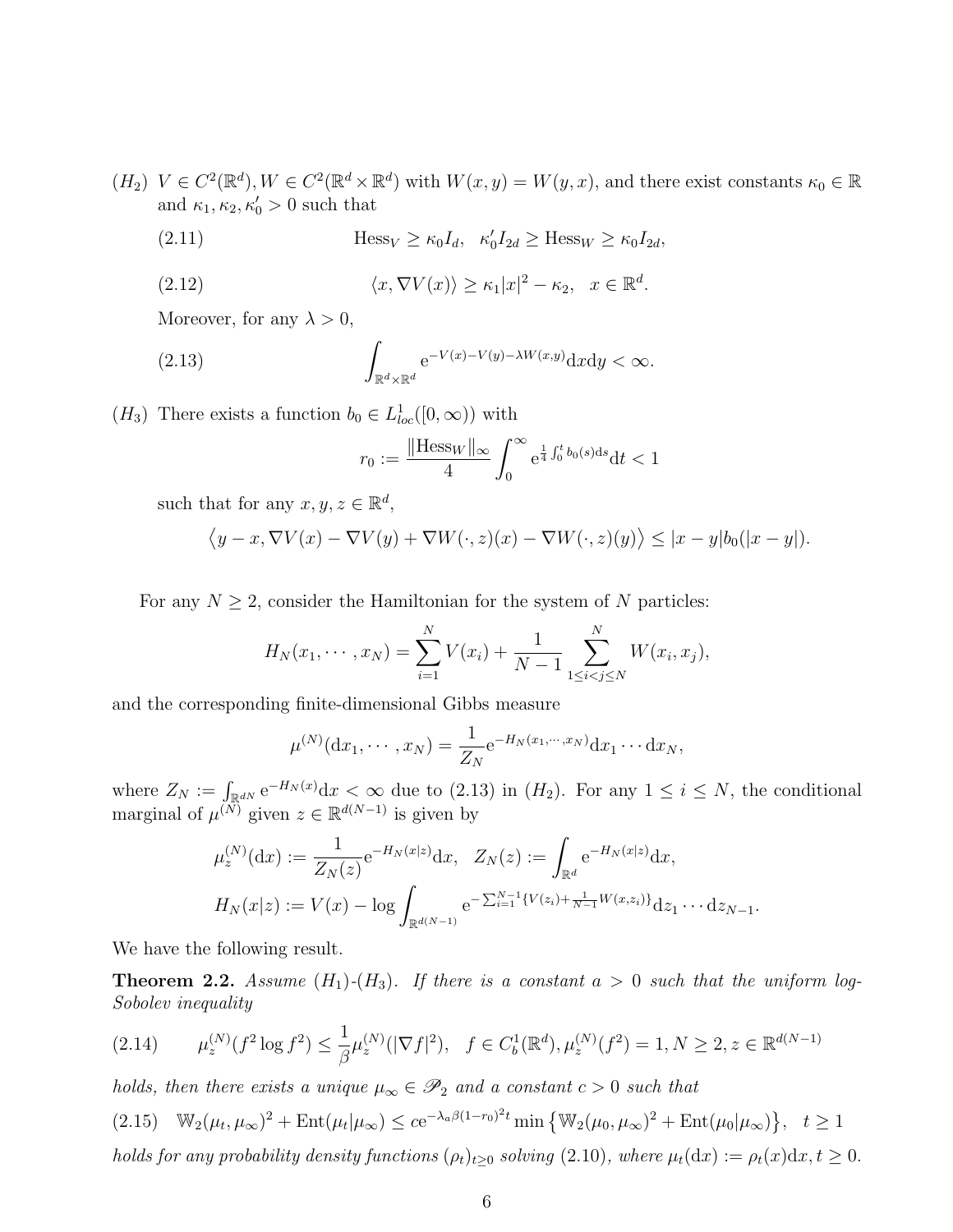This result allows V and W to be non-convex. For instance, let  $V = V_1 + V_2 \in C^2(\mathbb{R}^d)$ such that  $||V_1||_{\infty} \wedge ||\nabla V_1||_{\infty} < \infty$ , Hess $_{V_2} \geq \lambda I_d$  for some  $\lambda > 0$ , and  $W \in C^2(\mathbb{R}^d \times \mathbb{R}^d)$ with  $||W||_{\infty} \wedge ||\nabla W||_{\infty} < \infty$ . Then the uniform log-Sobolev inequality (2.14) holds for some constant  $\beta > 0$ . Indeed, by the Bakry-Emery criterion,  $\mu_2(\mathrm{d}x) := \frac{1}{\int_{\mathbb{R}^d} e^{-V(x)} \mathrm{d}x} e^{-V_2(x)} \mathrm{d}x$  satisfies the log-Sobolev inequality

$$
\mu_2(f^2 \log f^2) \le \frac{2}{\lambda} \mu_2(|\nabla f|^2), \quad f \in C_b^1(\mathbb{R}^d), \mu_2(f^2) = 1.
$$

then (2.14) with some constant  $\beta > 0$  follows by the stability of the log-Sobolev inequality under bounded perturbations (see  $(9, 8)$ ) as well as Lipschitz perturbations (see [1]) for the potential  $V_2$ . Moreover, assumptions  $(H_1)-(H_3)$  hold provided  $\|\text{Hess}_W\|_{\infty}$  is small enough such that  $r_0 < 1$ . So, Theorem 2.2 applies. See [11] for more concrete examples satisfying  $(H_1)-(H_3)$ and (2.14).

#### 2.2 The non-degenerate case

In this part, we make the following assumptions:

- $(A_1)$  b is continuous on  $\mathbb{R}^d \times \mathcal{P}_2$  and there exists a constant  $K > 0$  such  $(2.25)$  holds.
- (A<sub>2</sub>) σσ<sup>\*</sup> is invertible with  $\lambda := ||(\sigma \sigma^*)^{-1}||_{\infty} < \infty$ , and there exist constants  $K_2 > K_1 \geq 0$ such that for any  $x, y \in \mathbb{R}^d$  and  $\mu, \nu \in \mathscr{P}_2$ ,

$$
\|\sigma(x) - \sigma(y)\|_{HS}^2 + 2\langle b(x,\mu) - b(y,\nu), x - y \rangle \le K_1 \mathbb{W}_2(\mu, \nu)^2 - K_2 |x - y|^2.
$$

According to [26, Theorem 2.1], if  $(A_1)$  holds and  $b(x,\mu)$  is continuous on  $\mathbb{R}^d \times \mathscr{P}_2$ , then for any initial value  $X_0 \in L^2(\Omega \to \mathbb{R}^d, \mathscr{F}_0, \mathbb{P}),$  (1.7) has a unique solution which satisfies

$$
\mathbb{E}\Big[\sup_{t\in[0,T]}|X_t|^2\Big]<\infty,\ \ T\in(0,\infty).
$$

Let  $P_t^* \mu = \mathscr{L}_{X_t}$  for the solution with  $\mathscr{L}_{X_0} = \mu$ . We have the following result.

**Theorem 2.3.** Assume  $(A_1)$  and  $(A_2)$ . Then  $P_t^*$  has a unique invariant probability measure  $\mu_{\infty}$  such that

$$
(2.16)\quad \max\left\{\mathbb{W}_2(P_t^*\mu,\mu_\infty)^2,\text{Ent}(P_t^*\mu|\mu_\infty)\right\} \le \frac{c_1}{t\wedge 1}e^{-(K_2-K_1)t}\mathbb{W}_2(\mu,\mu_\infty)^2, \quad t>0, \mu\in\mathscr{P}_2
$$

holds for some constant  $c_1 > 0$ . If moreover  $\sigma \in C_b^2(\mathbb{R}^d \to \mathbb{R}^d \otimes \mathbb{R}^m)$ , then there exists a constant  $c_2 > 0$  such that for any  $\mu \in \mathscr{P}_2, t \geq 1$ ,

$$
(2.17) \quad \max\left\{\mathbb{W}_2(P_t^*\mu,\mu_\infty)^2,\text{Ent}(P_t^*\mu|\mu_\infty)\right\} \le c_2 e^{-(K_2-K_1)t} \min\left\{\mathbb{W}_2(\mu,\mu_\infty)^2,\text{Ent}(\mu|\mu_\infty)\right\}.
$$

To illustrate this result, we consider the granular media equation (1.3), for which we take

(2.18) 
$$
\sigma = \sqrt{2}I_d, \qquad b(x,\mu) = -\nabla\{V + W \circledast \mu\}(x), \quad (x,\mu) \in \mathbb{R}^d \times \mathscr{P}_2.
$$

The following example is not included by Theorem 2.2 since the function  $W$  may be nonsymmetric.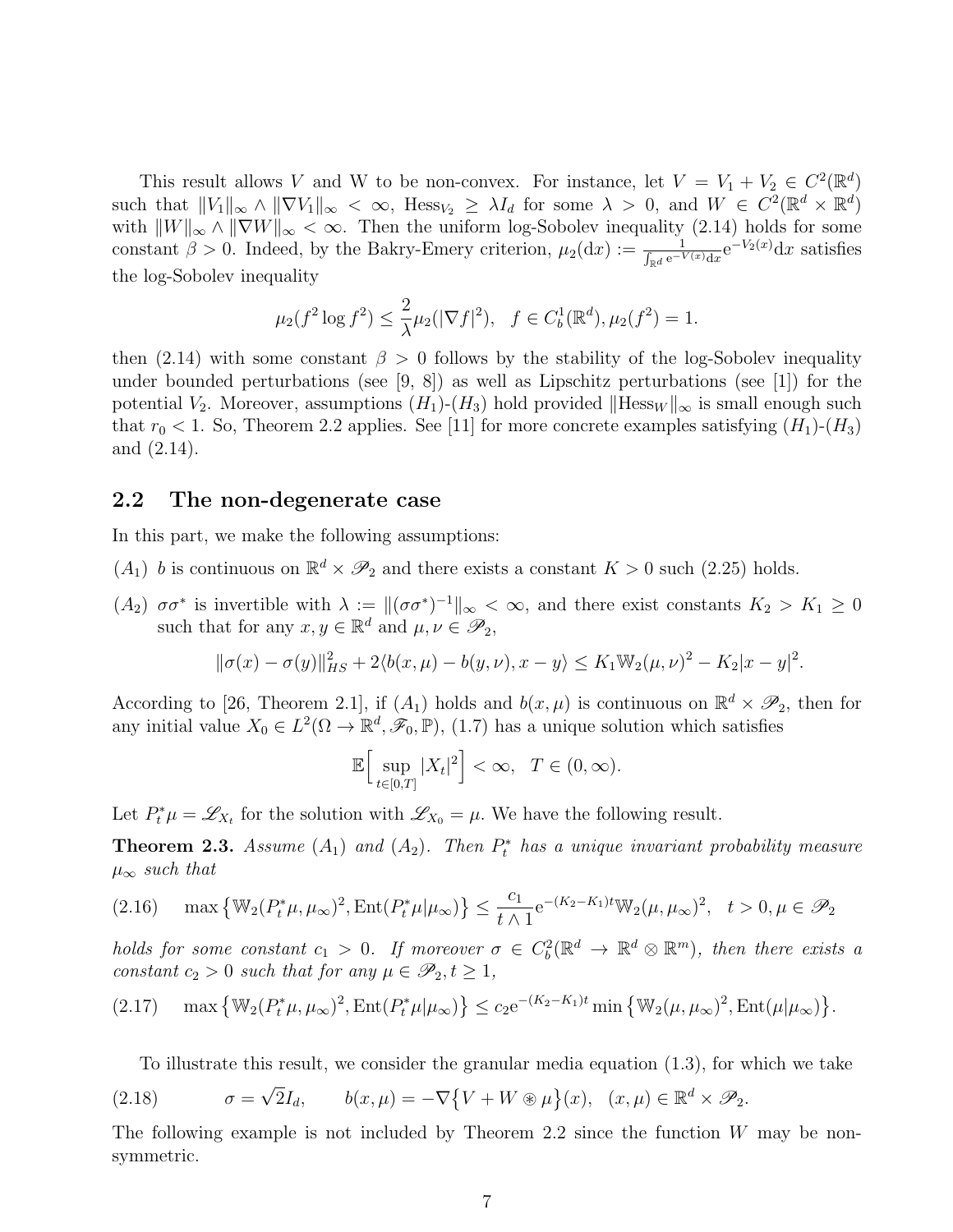**Example 2.1 (Granular media equation).** Consider (1.1) with  $V \in C^2(\mathbb{R}^d)$  and  $W \in$  $C^2(\mathbb{R}^d \times \mathbb{R}^d)$  satisfying

(2.19) 
$$
\text{Hess}_V \ge \lambda I_d, \quad \text{Hess}_W \ge \delta_1 I_d, \quad \|\text{Hess}_W\| \le \delta_2
$$

for some constants  $\lambda_1, \delta_2 > 0$  and  $\delta_1 \in \mathbb{R}$ . If  $\lambda + \delta_1 - \delta_2 > 0$ , then there exists a unique  $\mu_{\infty} \in \mathscr{P}_2$  and a constant  $c > 0$  such that for any probability density functions  $(\rho_t)_{t>0}$  solving  $(1.3), \mu_t(\mathrm{d}x) := \rho_t(x) \mathrm{d}x$  satisfies

$$
(2.20) \ \max\left\{\mathbb{W}_2(\mu_t, \mu_\infty), \operatorname{Ent}(\mu_t|\mu_\infty)\right\} \le c e^{-(\lambda + \delta_1 - \delta_2)t} \min\left\{\mathbb{W}_2(\mu_0, \mu_\infty), \operatorname{Ent}(\mu_0|\mu_\infty)\right\}, \quad t \ge 1.
$$

*Proof.* Let  $\sigma$  and b be in (2.18). Then (2.19) implies ( $A_1$ ) and

$$
\langle b(x,\mu)-b(y,\nu),x-y\rangle\leq-(\lambda_1+\delta_1)|x-y|^2+\delta_2|x-y|\mathbb{W}_1(\mu,\nu),
$$

where we have used the formula

$$
\mathbb{W}_1(\mu, \nu) = \sup \{ \mu(f) - \nu(f) : \ \|\nabla f\|_{\infty} \le 1 \}.
$$

So, by taking  $\alpha = \frac{\delta_2}{2}$  $\frac{\delta_2}{2}$  and noting that  $\mathbb{W}_1 \leq \mathbb{W}_2$ , we obtain

$$
\langle b(x,\mu) - b(y,\nu), x - y \rangle \le -(\lambda + \delta_1 - \alpha)|x - y|^2 + \frac{\delta_2^2}{4\alpha} \mathbb{W}_1(\mu, \nu)^2
$$
  

$$
\le -(\lambda + \delta_1 - \frac{\delta_2}{2})|x - y|^2 + \frac{\delta_2}{2} \mathbb{W}_2(\mu, \nu)^2, \quad x, y \in \mathbb{R}^d, \mu, \nu \in \mathcal{P}_2.
$$

Therefore, if (2.19) holds for  $\lambda + \delta_1 - \delta_2 > 0$ , Theorem 2.3 implies that  $P_t^*$  has a unique invariant probability measure  $\mu_{\infty} \in \mathscr{P}_2$ , such that (2.20) holds for  $\mu_0 \in \mathscr{P}_2$ . When  $\mu_0 \notin \mathscr{P}_2$ , we have  $\mathbb{W}_2(\mu_0, \mu_\infty)^2 = \infty$  since  $\mu_\infty \in \mathscr{P}_2$ . Combining this with the Talagrand inequality

$$
\mathbb{W}_2(\mu_0, \mu_\infty)^2 \leq C \mathrm{Ent}(\mu_0 | \mu_\infty)
$$

for some constant  $C > 0$ , see the proof of Theorem 2.3, we have  $Ent(\mu_0|\mu_\infty) = \infty$  for  $\mu_0 \notin \mathscr{P}_2$ , so that (2.20) holds for all  $\mu_0 \in \mathscr{P}$ .

### 2.3 The degenerate case

When  $\mathbb{R}^k$  with some  $k \in \mathbb{N}$  is considered, to emphasize the space we use  $\mathscr{P}(\mathbb{R}^k)$   $(\mathscr{P}_2(\mathbb{R}^k))$ to denote the class of probability measures (with finite second moment) on  $\mathbb{R}^k$ . Consider the following McKean-Vlasov stochastic Hamiltonian system for  $(X_t, Y_t) \in \mathbb{R}^{d_1+d_2} := \mathbb{R}^{d_1} \times \mathbb{R}^{d_2}$ :

(2.21) 
$$
\begin{cases} dX_t = BY_t dt, \\ dY_t = \sqrt{2}dW_t - \left\{ B^* \nabla V(\cdot, \mathcal{L}_{(X_t, Y_t)})(X_t) + \beta B^*(BB^*)^{-1} X_t + Y_t \right\} dt, \end{cases}
$$

where  $\beta > 0$  is a constant, B is a  $d_1 \times d_2$ -matrix such that  $BB^*$  is invertible, and

$$
V: \mathbb{R}^{d_1} \times \mathscr{P}_2(\mathbb{R}^{d_1+d_2}) \to \mathbb{R}^{d_2}
$$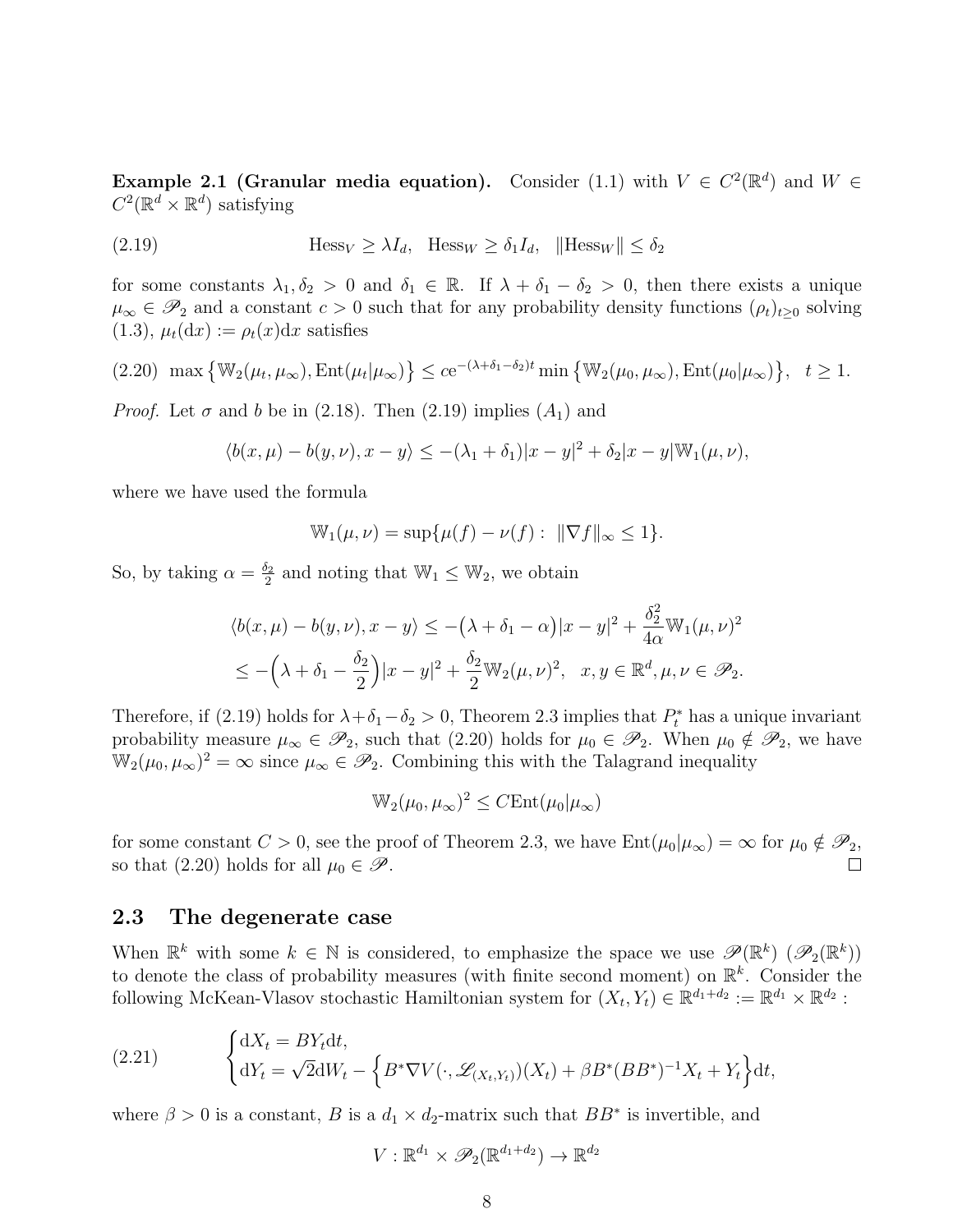is measurable. Let

$$
\psi_B((x, y), (\bar{x}, \bar{y})) := \sqrt{|x - \bar{x}|^2 + |B(y - \bar{y})|^2}, \quad (x, y), (\bar{x}, \bar{y}) \in \mathbb{R}^{d_1 + d_2},
$$
  

$$
\mathbb{W}_2^{\psi_B}(\mu, \nu) := \inf_{\pi \in \mathscr{C}(\mu, \nu)} \left\{ \int_{\mathbb{R}^{d_1 + d_2} \times \mathbb{R}^{d_1 + d_2}} \psi_B^2 d\pi \right\}^{\frac{1}{2}}, \quad \mu, \nu \in \mathscr{P}_2(\mathbb{R}^{d_1 + d_2}).
$$

We assume

(C)  $V(x,\mu)$  is differentiable in x such that  $\nabla V(\cdot,\mu)(x)$  is Lipschitz continuous in  $(x,\mu) \in$  $\mathbb{R}^{d_1} \times \mathscr{P}_2(\mathbb{R}^{d_1+d_2})$ . Moreover, there exist constants  $\theta_1, \theta_2 \in \mathbb{R}$  with

$$
(2.22) \t\t \theta_1 + \theta_2 < \beta,
$$

such that for any  $(x, y), (x', y') \in \mathbb{R}^{d_1+d_2}$  and  $\mu, \mu' \in \mathscr{P}_2(\mathbb{R}^{d_1+d_2}),$ 

(2.23) 
$$
\langle BB^* \{ \nabla V(\cdot, \mu)(x) - \nabla V(\cdot, \mu')(x') \}, x - x' + (1 + \beta) B(y - y') \rangle \ge -\theta_1 \psi_B((x, y), (x', y'))^2 - \theta_2 \mathbb{W}_2^{\psi_B}(\mu, \mu')^2.
$$

Obviously, (C) implies  $(A_1)$  for  $d = m = d_1 + d_2$ ,  $\sigma = \text{diag}\{0,$ √  $2I_{d_2}$ , and

$$
b((x, y), \mu) = (By, -B^* \nabla V(\cdot, \mu)(x) - \beta B^* (BB^*)^{-1} x - y).
$$

So, according to [26], (2.21) is well-posed for any initial value in  $L^2(\Omega \to \mathbb{R}^{d_1+d_2}, \mathscr{F}_0, \mathbb{P})$ . Let  $P_t^* \mu = \mathscr{L}_{(X_t, Y_t)}$  for the solution with initial distribution  $\mu \in \mathscr{P}_2(\mathbb{R}^{d_1 + d_2})$ .

**Theorem 2.4.** Assume (C). Then  $P_t^*$  has a unique invariant probability measure  $\mu_{\infty}$  such that for any  $t > 0$  and  $\mu \in \mathscr{P}_2(\mathbb{R}^{d_1+d_2}),$ 

(2.24) 
$$
\max \left\{ \mathbb{W}_2(P_t^*\mu, \mu_\infty)^2, \text{Ent}(P_t^*\mu|\mu_\infty) \right\} \leq \frac{ce^{-2\kappa t}}{(1 \wedge t)^3} \min \left\{ \text{Ent}(\mu|\mu_\infty), \mathbb{W}_2(\mu, \mu_\infty)^2 \right\}
$$

holds for some constant  $c > 0$  and

(2.25) 
$$
\kappa := \frac{2(\beta - \theta_1 - \theta_2)}{2 + 2\beta + \beta^2 + \sqrt{\beta^4 + 4}} > 0.
$$

Example 2.2 (Degenerate granular media equation). Let  $m \in \mathbb{N}$  and  $W \in C^2(\mathbb{R}^m \times$  $\mathbb{R}^{2m}$ ). Consider the following PDE for probability density functions  $(\rho_t)_{t\geq0}$  on  $\mathbb{R}^{2m}$ :

(2.26) 
$$
\partial_t \rho_t(x,y) = \Delta_y \rho_t(x,y) - \langle \nabla_x \rho_t(x,y), y \rangle + \langle \nabla_y \rho_t(x,y), \nabla_x (W \otimes \rho_t)(x) + \beta x + y \rangle,
$$

where  $\beta > 0$  is a constant,  $\Delta_y$ ,  $\nabla_x$ ,  $\nabla_y$  stand for the Laplacian in y and the gradient operators in  $x, y$  respectively, and

$$
(W \circledast \rho_t)(x) := \int_{\mathbb{R}^{2m}} W(x, z) \rho_t(z) \mathrm{d} z, \quad x \in \mathbb{R}^m.
$$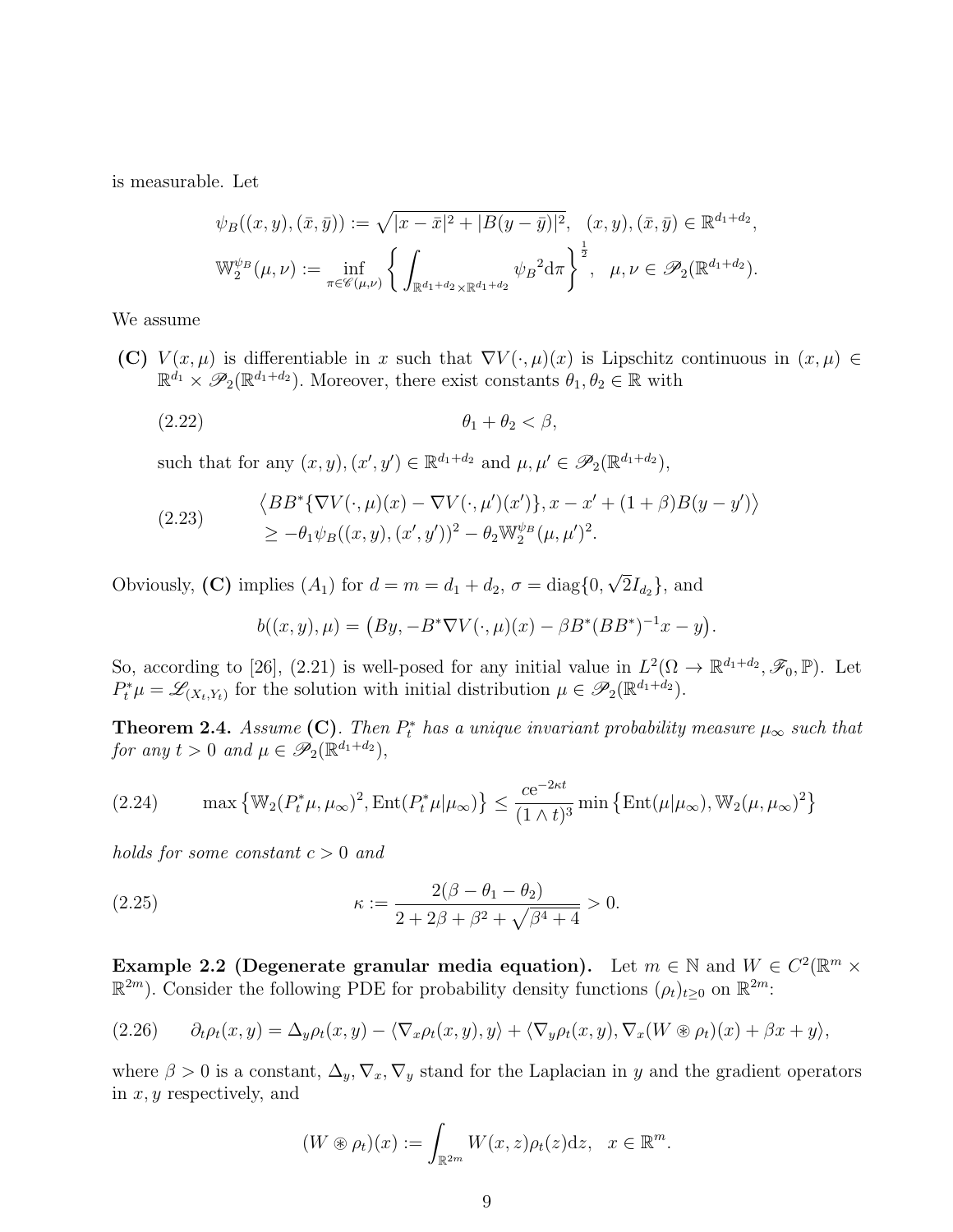If there exists a constant  $\theta \in \left(0, \frac{2\beta}{1+3\sqrt{2+2\beta+\beta^2}}\right)$  such that

$$
(2.27) \qquad |\nabla W(\cdot, z)(x) - \nabla W(\cdot, \bar{z})(\bar{x})| \le \theta(|x - \bar{x}| + |z - \bar{z}|), \quad x, \bar{x} \in \mathbb{R}^m, z, \bar{z} \in \mathbb{R}^{2m},
$$

then there exists a unique probability measure  $\mu_{\infty} \in \mathscr{P}_2(\mathbb{R}^{2m})$  and a constant  $c > 0$  such that for any probability density functions  $(\rho_t)_{t\geq 0}$  solving  $(2.26)$ ,  $\mu_t(\mathrm{d}x) := \rho_t(x) \mathrm{d}x$  satisfies

(2.28) 
$$
\max \left\{ \mathbb{W}_2(\mu_t, \mu_\infty)^2, \text{Ent}(\mu_t | \mu_\infty) \right\} \leq c e^{-\kappa t} \min \left\{ \mathbb{W}_2(\mu_0, \mu_\infty)^2, \text{Ent}(\mu_0 | \mu_\infty) \right\}, \quad t \geq 1
$$

holds for  $\kappa = \frac{2\beta - \theta \left(1 + 3\sqrt{2 + 2\beta + \beta^2}\right)}{2\beta \sqrt{2 + 2\beta + \beta^2}}$  $\frac{-\sigma(1+3\sqrt{2+2\beta+\beta^2})}{2+2\beta+\beta^2+\sqrt{\beta^4+4}}>0.$ 

*Proof.* Let  $d_1 = d_2 = m$  and  $(X_t, Y_t)$  solve  $(2.21)$  for

(2.29) 
$$
B := I_m, \ \ V(x,\mu) := \int_{\mathbb{R}^{2m}} W(x,z)\mu(\mathrm{d}z).
$$

Let  $\rho_t(z) = \frac{\mathscr{L}_{(X_t, Y_t)}(\mathrm{d}z)}{\mathrm{d}z}$  $\frac{d(x,y)}{dz}$ . By Itô's formula and integration by parts formula, for any  $f \in C_0^2(\mathbb{R}^{2m})$ we have

$$
\frac{d}{dt} \int_{\mathbb{R}^{2m}} (\rho_t f)(z) dz = \frac{d}{dt} \mathbb{E}[f(X_t, Y_t)]
$$
\n
$$
= \int_{\mathbb{R}^{2m}} \rho_t(x, y) \{ \Delta_y f(x, y) + \langle \nabla_x f(x, y), y \rangle - \langle \nabla_y f(x, y), \nabla_x V(x, \rho_t(z) dz) + \beta x + y \rangle \} dxdy
$$
\n
$$
= \int_{\mathbb{R}^{2m}} f(x, y) \{ \Delta_y \rho_t(x, y) - \langle \nabla_x \rho_t(x, y), y \rangle + \langle \nabla_y \rho_t(x, y), \nabla_x \mu_t(W(x, \cdot)) + \beta x + y \rangle \} dxdy.
$$

Then  $\rho_t$  solves (2.26). On the other hand, by the uniqueness of of (2.21) and (2.26), for any solution  $\rho_t$  to (2.26) with  $\mu_0(\mathrm{d}z) := \rho_0(z)\mathrm{d}z \in \mathscr{P}_2(\mathbb{R}^{2m})$  for  $d = 2m$ ,  $\rho_t(z)\mathrm{d}z = \mathscr{L}_{(X_t,Y_t)}(\mathrm{d}z)$  for the solution to (2.21) with initial distribution  $\mu_0$ . So, as explained in the proof of Example 2.1, by Theorem 2.4 we only need to verify  $(C)$  for  $B, V$  in  $(2.29)$  and

(2.30) 
$$
\theta_1 = \theta \Big( \frac{1}{2} + \sqrt{2 + 2\beta + \beta^2} \Big), \ \ \theta_2 = \frac{\theta}{2} \sqrt{2 + 2\beta + \beta^2},
$$

so that the desired assertion holds for

$$
\kappa := \frac{2(\beta - \theta_1 - \theta_2)}{2 + 2\beta + \beta^2 + \sqrt{\beta^4 + 4}} = \frac{2\beta - \theta(1 + 3\sqrt{2 + 2\beta + \beta^2})}{2 + 2\beta + \beta^2 + \sqrt{\beta^4 + 4}}
$$

.

By (2.27) and  $V(x,\mu) := \mu(W(x,\cdot))$ , for any constants  $\alpha_1, \alpha_2, \alpha_3 > 0$  we have

$$
I := \langle \nabla V(\cdot, \mu)(x) - \nabla V(\cdot, \bar{\mu})(\bar{x}), x - \bar{x} + (1 + \beta)(y - \bar{y}) \rangle
$$
  
\n
$$
= \int_{\mathbb{R}^{2m}} \langle \nabla W(\cdot, z)(x) - \nabla W(\cdot, z)(\bar{x}), x - \bar{x} + (1 + \beta)(y - \bar{y}) \rangle \mu(\mathrm{d}z)
$$
  
\n
$$
+ \langle \mu(\nabla_{\bar{x}} W(\bar{x}, \cdot)) - \bar{\mu}(\nabla_{\bar{x}} W(\bar{x}, \cdot)), x - \bar{x} + (1 + \beta)(y - \bar{y}) \rangle
$$
  
\n
$$
\geq -\theta \{ |x - \bar{x}| + \mathbb{W}_1(\mu, \bar{\mu}) \} \cdot (|x - \bar{x}| + (1 + \beta)|y - \bar{y}|)
$$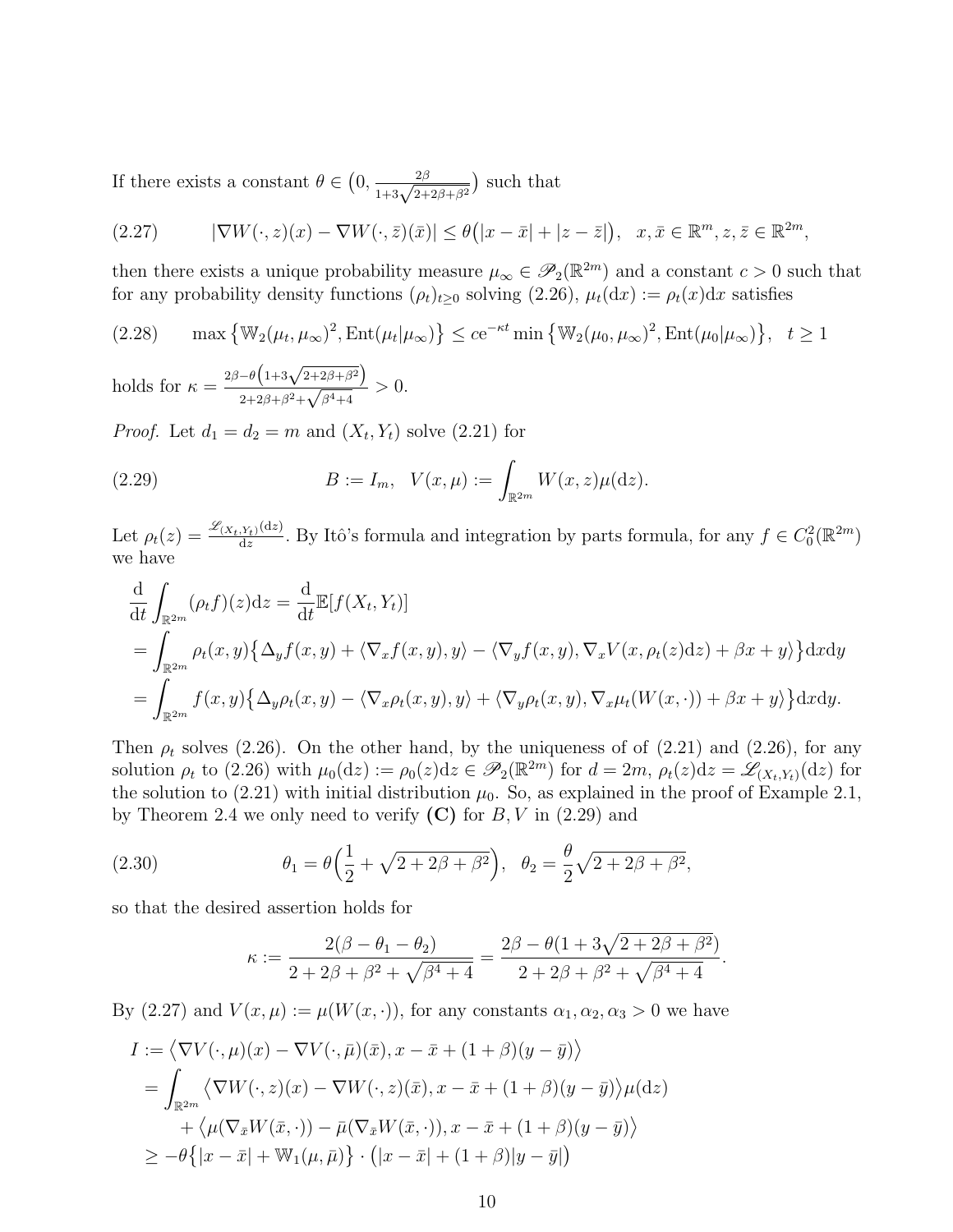$$
\geq -\theta(\alpha_2+\alpha_3)\mathbb{W}_2(\mu,\bar{\mu})^2 - \theta \Big\{ \Big(1+\alpha_1+\frac{1}{4\alpha_2}\Big)|x-\bar{x}|^2 + (1+\beta)^2 \Big(\frac{1}{4\alpha_1}+\frac{1}{4\alpha_3}\Big)|y-\bar{y}|^2 \Big\}.
$$

Take

$$
\alpha_1 = \frac{\sqrt{2 + 2\beta + \beta^2} - 1}{2}, \quad \alpha_2 = \frac{1}{2\sqrt{2 + 2\beta + \beta^2}}, \quad \alpha_3 = \frac{(1 + \beta)^2}{2\sqrt{2 + 2\beta + \beta^2}}.
$$

We have

$$
1 + \alpha_1 + \frac{1}{4\alpha_2} = \frac{1}{2} + \sqrt{2 + 2\beta + \beta^2},
$$
  
\n
$$
(1 + \beta)^2 \left(\frac{1}{4\alpha_1} + \frac{1}{4\alpha_3}\right) = \frac{1}{2} + \sqrt{2 + 2\beta + \beta^2},
$$
  
\n
$$
\alpha_2 + \alpha_3 = \frac{1}{2}\sqrt{2 + 2\beta + \beta^2}.
$$

Therefore,

$$
I \ge -\frac{\theta}{2}\sqrt{2+2\beta+\beta^2}W_2(\mu,\bar{\mu})^2 - \theta\Big(\frac{1}{2}+\sqrt{2+2\beta+\beta^2}\Big)|(x,y)-(\bar{x},\bar{y})|^2,
$$

i.e. (C) holds for B and V in (2.29) where  $B = I_m$  implies that  $\psi_B$  is the Euclidean distance on  $\mathbb{R}^{2m}$ , and for  $\theta_1, \theta_2$  in (2.30).

# 3 Proofs of Theorems 2.1 and 2.2

Proof of Theorem 2.1. (1) Since

$$
Ent(P_{t_0}^* \nu | P_{t_0}^* \mu) = \sup_{f \ge 0, (P_{t_0} f)(\mu) = 1} P_{t_0}(\log f)(\nu),
$$

(2.3) implies

$$
Ent(P_{t_0}^* \nu | P_{t_0}^* \mu) \le c_0 W_2(\mu, \nu)^2.
$$

This together with  $P_{t_0}^* \mu_\infty = \mu_\infty$  gives

(3.1) 
$$
\operatorname{Ent}(P_{t_0}^*\mu|\mu_\infty) \le c_0 \mathbb{W}_2(\mu,\mu_\infty)^2, \quad \mu \in \mathscr{P}_2.
$$

Combining  $(2.5)$  with  $(2.4)$  and  $(3.1)$ , we obtain

$$
\mathbb{W}_2(P_t^*\mu, \mu_\infty)^2 \le c_1 e^{-\lambda t} \mathbb{W}_2(\mu, \mu_\infty)^2 \le c_1 e^{-\lambda t} \min\left\{\mathbb{W}_2(\mu, \mu_\infty)^2, C\text{Ent}(\mu|\mu_\infty)\right\}, \quad t \ge t_1
$$

and

Ent
$$
(P_t^* \mu | \mu_\infty)
$$
 = Ent $(P_{t_0}^* P_{t-t_0}^* \mu | \mu_\infty) \le c_0 W_2 (P_{t-t_0}^* \mu, \mu_\infty)^2 \le c_0 c_1 e^{-\lambda (t-t_0)} W_2 (\mu, \mu_\infty)^2$   
=  $\{c_0 c_1 e^{\lambda t_0}\} e^{-\lambda t} \min \{W_2 (\mu, \mu_\infty)^2, C \text{Ent}(\mu | \mu_\infty)\}, \quad t \ge t_0 + t_1.$ 

Therefore, (2.6) holds.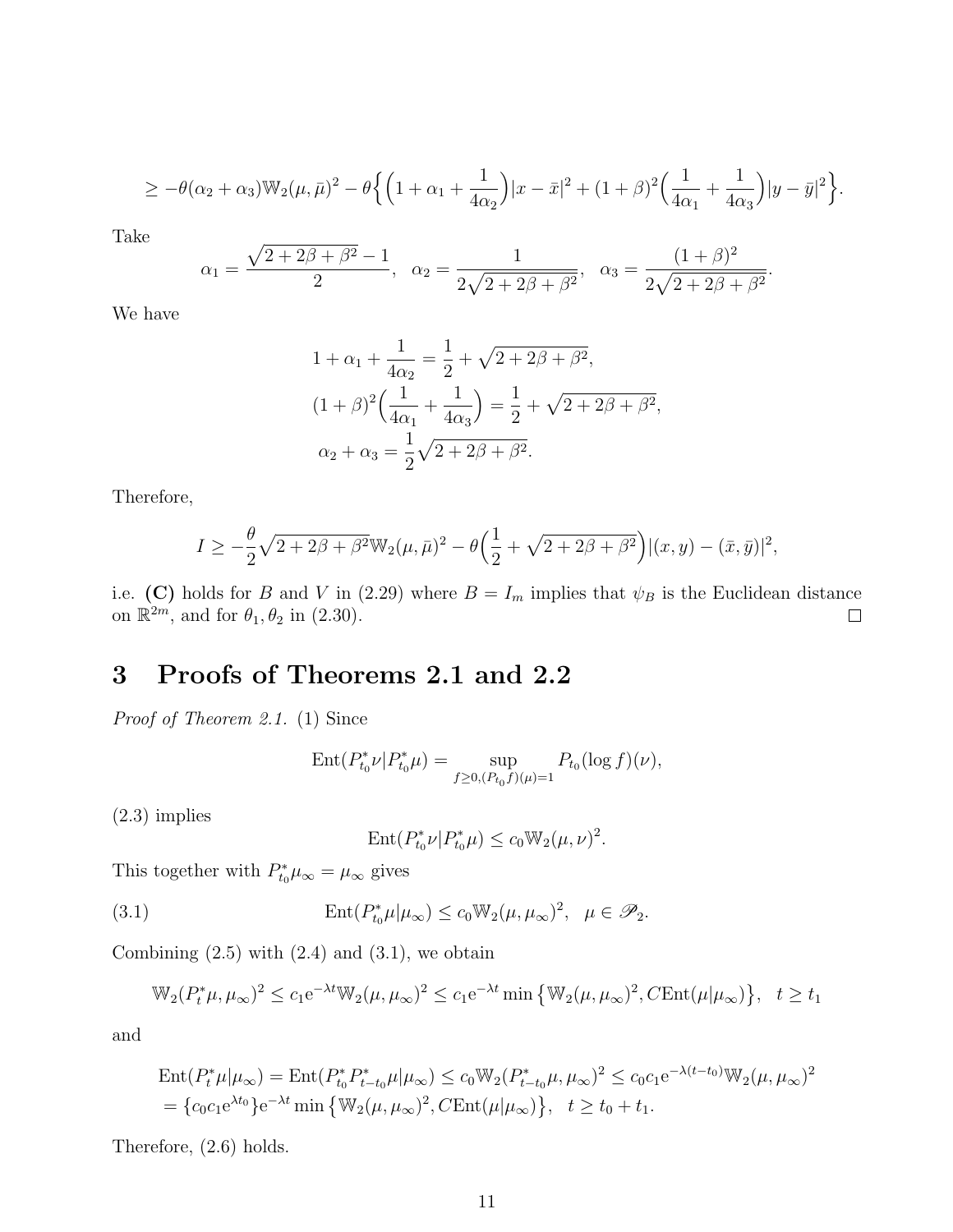$(2)$  Similarly, if  $(2.7)$  holds, then  $(2.4)$  and  $(3.1)$  imply

$$
\operatorname{Ent}(P_t^*\mu|\mu_\infty) \le c_2 e^{-\lambda(t-t_0)} \min \left\{ \operatorname{Ent}(P_{t_0}^*\mu|\mu_\infty), \operatorname{Ent}(\mu|\mu_\infty) \right\}
$$
  

$$
\le c_2 e^{-\lambda(t-t_0)} \min \left\{ c_0 \mathbb{W}_2(\mu, \mu_\infty)^2, \operatorname{Ent}(\mu|\mu_\infty) \right\}, \quad t \ge t_0 + t_2
$$

and

$$
C^{-1} \mathbb{W}_2(P_t^* \mu, \mu_\infty)^2 \le \text{Ent}(P_{t-t_0}^* P_{t_0}^* \mu | \mu_\infty)
$$
  
\n
$$
\le c_2 \min \left\{ e^{-\lambda t} \text{Ent}(\mu | \mu_\infty), e^{-\lambda (t-t_0)} \text{Ent}(P_{t_0}^* \mu | \mu_\infty) \right\}
$$
  
\n
$$
\le c_2 e^{-\lambda (t-t_0)} \min \left\{ \text{Ent}(\mu | \mu_\infty), c_0 \mathbb{W}_2(\mu, \mu_\infty)^2 \right\}, \quad t \ge t_0 + t_2.
$$

Then (2.8) holds, and the proof is finished.

*Proof of Theorem 2.2.* By [11, Theorem 10], there exits a unique  $\mu_{\infty} \in \mathscr{P}_2$  such that

$$
\text{(3.2)} \quad \text{Ent}^{V,W}(\mu_\infty) = 0.
$$

Let  $\mu_0 = \rho_0 dx \in \mathscr{P}_2$ . We first note that  $\mu_t = P_t^* \mu_0 := \mathscr{L}_{X_t}$  for  $X_t$  solving the distribution dependent SDE (2.1) with

(3.3) 
$$
\sigma(x,\mu) = \sqrt{2a(x)}, \quad b(x,\mu) = \sum_{j=1}^d \partial_j a_{\cdot,j}(x) - a\nabla\{V + W \circledast \mu\}(x), \quad x \in \mathbb{R}^d, \mu \in \mathcal{P}_2.
$$

Obviously, for this choice of  $(\sigma, b)$ , assumptions  $(H_1)$  and  $(H_2)$  imply condition (2.25) for some constant  $K > 0$ , so that the McKean-Vlasov  $(2.1)$  SDE is weakly and strongly well-posed. For any  $N \ge 2$ , let  $\mu_t^{(N)} = \mathscr{L}_{X_t^{(N)}}$  for the mean field particle system  $X_t^{(N)} = (X_t^{N,k})$  $t^{N,k})_{1\leq i\leq N}$ :

$$
(3.4) \t dX_t^{N,k} = \sqrt{2}\sigma(X_t^{N,k})dB_t^k + \Big\{\sum_{j=1}^d \partial_j a_{\cdot,j}(X_t^{N,k}) - a(X_t^{N,k})\nabla_k H_N(X_t^{(N)})\Big\}dt, \quad t \ge 0,
$$

where  $\nabla_k$  denotes the gradient in the k-th component, and  $\{X_0^{N,k}\}_{1\leq i\leq N}$  are i.i.d. with distribution  $\mu_0 \in \mathscr{P}_2$ . According to the propagation of chaos, see [18],  $(H_1)$ - $(H_3)$  imply

(3.5) 
$$
\lim_{N \to \infty} \mathbb{W}_2(\mathscr{L}_{X_t^{N,1}}, P_t^* \mu_0) = 0.
$$

Next, our conditions imply (25) and (26) in [11] for  $\rho_{LS} = \beta(1 - r_0)^2$ . So, by [11, Theorem 8(2)], we have the log-Sobolev inequality

(3.6) 
$$
\mu^{(N)}(f^2 \log f^2) \le \frac{2}{\beta(1-r_0)^2} \mu^{(N)}(|\nabla f|^2), \quad f \in C_b^1(\mathbb{R}^{dN}), \mu^{(N)}(f^2) = 1.
$$

By [5], this implies the Talagrand inequality

(3.7) 
$$
\mathbb{W}_2(\nu^{(N)}, \mu^{(N)})^2 \leq \frac{2}{\beta(1-r_0)^2} \text{Ent}(\nu^{(N)}|\mu^{(N)}), \quad t \geq 0, N \geq 2, \nu^{(N)} \in \mathscr{P}(\mathbb{R}^{dN}).
$$

 $\Box$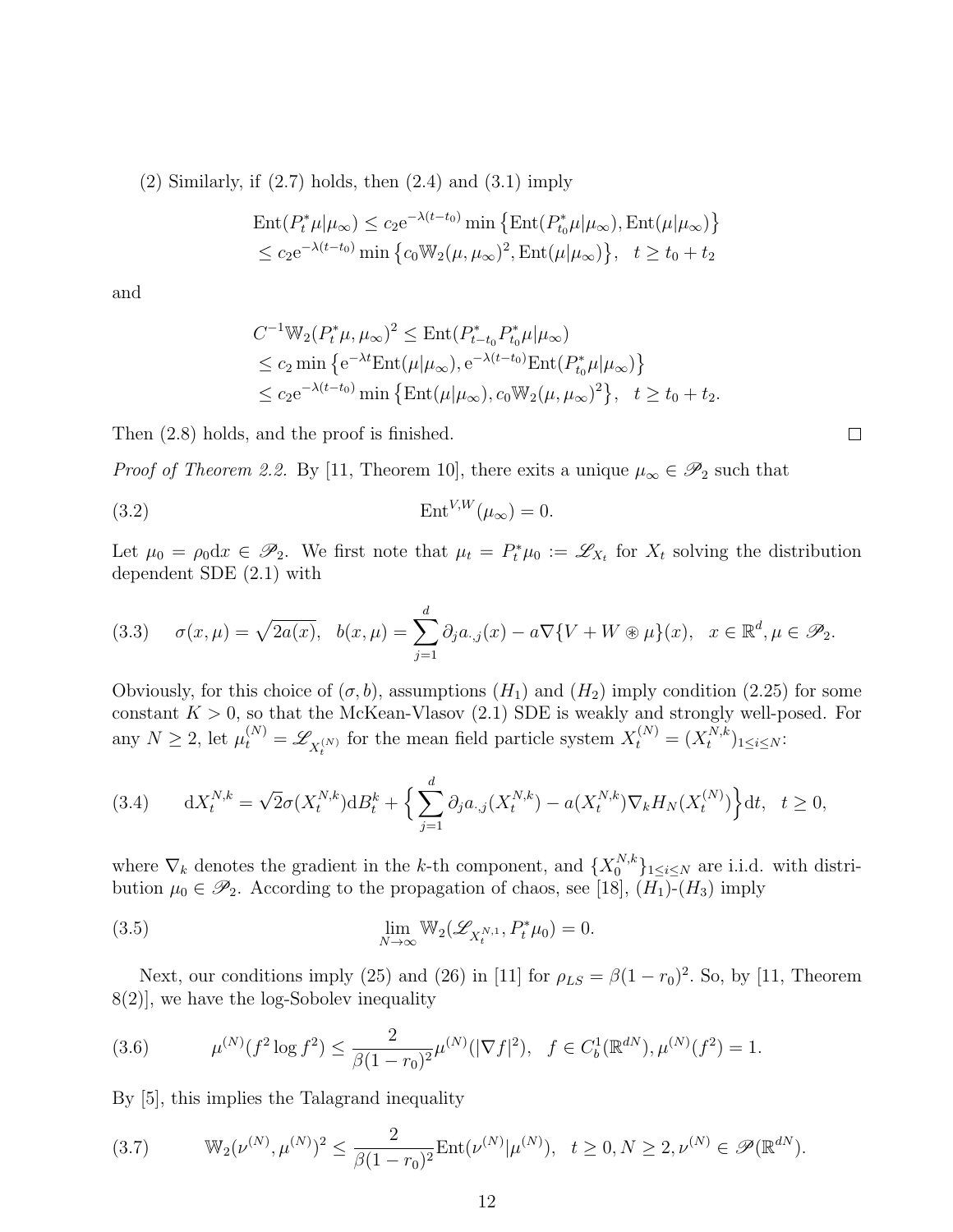On the other hand, by Itô's formula we see that the generator of the diffusion process  $X_t^{(N)}$  $t^{(N)}$  is

$$
L^{(N)}(x^{(N)}) = \sum_{i,j,k=1}^d \left\{ a_{ij}(x^{N,k}) \partial_{x_i^{N,k}} \partial_{x_j^{N,k}} + \partial_j a_{ij}(x^{N,k}) \partial_{x_i^{N,k}} - a_{ij}(x^{N,k}) \left[ \partial_{x_i^{N,k}} H_N(x^{(N)}) \right] \partial_{x_i^{N,k}} \right\},\,
$$

for  $x^{(N)} = (x^{N,1}, \dots, x^{N,N}) \in \mathbb{R}^{dN}$ , where  $x_i^{N,k}$ <sup>N,k</sup> is the *i*-th component of  $x^{N,k} \in \mathbb{R}^d$ . Using the integration by parts formula, we see that this operator is symmetric in  $L^2(\mu^{(N)})$ :

$$
\mathscr{E}^{(N)}(f,g) := \int_{\mathbb{R}^{dN}} \langle a^{(N)} \nabla f, \nabla g \rangle d\mu^{(N)} = -\int_{\mathbb{R}^{dN}} (f L^{(N)} g) d\mu^{(N)}, \quad f, g \in C_0^{\infty}(\mathbb{R}^{dN}),
$$

where  $a^{(N)}(x^{(N)}) := \text{diag}\{a(x^{N,1}), \cdots, a(x^{N,N})\}, x^{(N)} = (x^{N,1}, \cdots, x^{N,N}) \in \mathbb{R}^{dN}$ . So, the closure of the pre-Dirichelt form  $(\mathscr{E}^{(N)}, C_0^\infty(\mathbb{R}^{dN}))$  in  $L^2(\mu^{(N)})$  is the Dieichlet form for the Markov semigroup  $P_t^{(N)}$  of  $X_t^{(N)}$ <sup>(N)</sup>. By  $(H_1)$  we have  $a^{(N)} \ge \lambda_a I_{dN}$ , so that (3.6) implies

$$
\mu^{(N)}(f^2 \log f^2) \le \frac{2}{\beta \lambda_a (1 - r_0)^2} \mathscr{E}^{(N)}(f, f), \quad f \in C_b^1(\mathbb{R}^{dN}), \mu^{(N)}(f^2) = 1.
$$

It is well known that this log-Sobolev inequality implies the exponential convergence

(3.8) 
$$
\operatorname{Ent}(\mu_t^{(N)} | \mu^{(N)}) \le e^{-\lambda_a \beta (1 - r_0)^2 t} \operatorname{Ent}(\mu_0^{(N)} | \mu^{(N)})
$$

$$
= e^{-\lambda_a \beta (1 - r_0)^2 t} \operatorname{Ent}(\mu^{\otimes N} | \mu^{(N)}), \quad t \ge 0, N \ge 2,
$$

see for instance [3, Theorem 5.2.1]. Moreover, since  $Hess_V$  and  $Hess_W$  are bounded from below,  $(H_1)$  implies that the Bakry-Emery curvature of the generator of  $X_t^{(N)}$  $t_t^{(N)}$  is bounded by a constant. Then according to [21], there exists a constant  $K \geq 0$  such that the Markov semigroup  $P_t^{(N)}$  of  $X_t^{(N)}$  $t_t^{(N)}$  satisfies the log-Harnack inequality

$$
(3.9) \qquad P_t^{(N)}\log f(x) \le \log P_t^{(N)}f(y) + \frac{K\rho^{(N)}(x,y)^2}{2(1 - e^{-2Kt})}, \quad 0 < f \in \mathscr{B}_b(\mathbb{R}^{dN}), t > 0, x, y \in \mathbb{R}^{dN},
$$

where  $\rho^{(N)}$  is the intrinsic distance induced by the Dirichlet form  $\mathscr{E}^{(N)}$ . Since  $a^{(N)} \geq \lambda_a I_{dN}$ , we have  $\rho^{(N)}(x,y)^2 \leq \lambda_a^{-1}|x-y|^2$ . So, (3.9) implies (2.3) for  $P_t^{(N)}$  $t_t^{(N)}$  replacing  $P_{t_0}$  and  $c_0 =$ K  $\frac{K}{2\lambda_a(1-\mathrm{e}^{-2Kt})}$ :

$$
P_t^{(N)}(\log f)(\nu) \le \log P_t^{(N)} f(\mu) + \frac{K \mathbb{W}_2(\mu, \nu)^2}{2\lambda_a (1 - e^{-2Kt})}, \ \ 0 < f \in \mathscr{B}_b(\mathbb{R}^{dN}), t > 0, \mu, \nu \in \mathscr{P}_2(\mathbb{R}^{dN}).
$$

Thus, by Theorem 2.1, (3.8) implies

(3.10) 
$$
\mathbb{W}_2(\mu_t^{(N)}|\mu^{(N)})^2 \le \frac{c_1 e^{-\lambda_a \beta (1-r_0)^2 t}}{1 \wedge t} \mathbb{W}_2(\mu^{\otimes N}, \mu^{(N)})^2, \quad t > 0, N \ge 2
$$

for some constant  $c_1 > 0$ . Moreover,  $(3.7)$ ,  $(3.2)$  and [11, Lemma 17] yield

(3.11) 
$$
\lim_{N \to \infty} \frac{1}{N} \mathbb{W}_2(\mu_{\infty}^{\otimes N}, \mu^{(N)})^2 \le \limsup_{N \to \infty} \frac{2}{\beta (1 - r_0)^2 N} \text{Ent}(\mu_{\infty}^{\otimes N} | \mu^{(N)})^2 = \frac{2}{\beta (1 - r_0)^2} \text{Ent}^{V,W}(\mu_{\infty}) = 0.
$$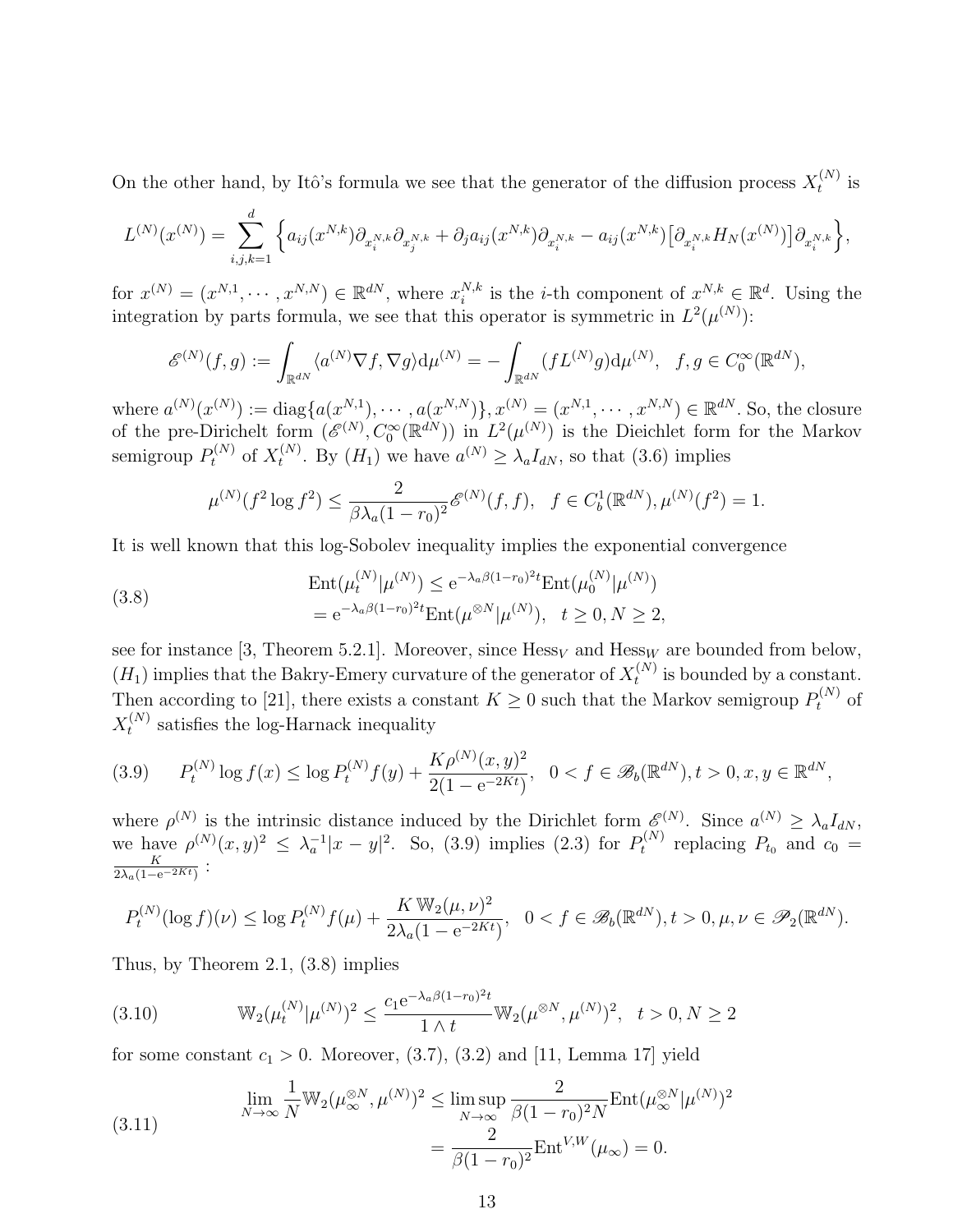Combining this with (3.10) we derive

$$
\limsup_{N \to \infty} \frac{1}{N} \mathbb{W}_2(\mu_t^{(N)}, \mu_\infty^{\otimes N})^2 = \limsup_{N \to \infty} \frac{1}{N} \mathbb{W}_2(\mu_t^{(N)}, \mu^{(N)})^2
$$
\n
$$
(3.12) \le \frac{c_1 e^{-\lambda_a \beta (1 - r_0)^2 t}}{1 \wedge t} \limsup_{N \to \infty} \frac{1}{N} \mathbb{W}_2(\mu_0^{\otimes N}, \mu^{(N)})^2
$$
\n
$$
= \frac{c_1 e^{-\lambda_a \beta (1 - r_0)^2 t}}{1 \wedge t} \limsup_{N \to \infty} \frac{1}{N} \mathbb{W}_2(\mu_0^{\otimes N}, \mu_\infty^{\otimes N})^2 = \frac{c_1 e^{-\lambda_a \beta (1 - r_0)^2 t}}{1 \wedge t} \mathbb{W}_2(\mu_0, \mu_\infty)^2, \quad t > 0.
$$

Now, let  $\xi = (\xi_i)_{1 \leq i \leq N}$  and  $\eta = (\eta_i)_{1 \leq i \leq N}$  be random variables on  $\mathbb{R}^{dN}$  such that  $\mathscr{L}_{\xi}$  $\mu_t^{(N)}$  $t^{(N)}, \mathscr{L}_\eta = \mu_\infty^{\otimes N}$  and

$$
\sum_{i=1}^{N} \mathbb{E} |\xi_i - \eta_i|^2 = \mathbb{E} |\xi - \eta|^2 = \mathbb{W}_2(\mu_t^{(N)}, \mu_\infty^{\otimes N})^2.
$$

We have  $\mathscr{L}_{\xi_i} = \mathscr{L}_{X_t^{N,1}}, \mathscr{L}_{\eta_i} = \mu_\infty$  for any  $1 \leq i \leq N$ , so that

(3.13) 
$$
N \mathbb{W}_2(\mathscr{L}_{X_t^{N,1}}, \mu_\infty)^2 \leq \sum_{i=1}^N \mathbb{E} |\xi_i - \eta_i|^2 = \mathbb{W}_2(\mu_t^{(N)}, \mu_\infty^{\otimes N})^2.
$$

Substituting this into (3.12), we arrive at

$$
\limsup_{N \to \infty} \mathbb{W}_2(\mathscr{L}_{X_t^{N,1}}, \mu_\infty)^2 \le \frac{c_1 e^{-\lambda_a \beta (1 - r_0)^2 t}}{1 \wedge t} \mathbb{W}_2(\mu, \mu_\infty)^2 , \quad t > 0.
$$

This and (3.5) imply

(3.14) 
$$
\mathbb{W}_2(P_t^*\mu,\mu_\infty)^2 \leq \frac{c_1 e^{-\lambda_a \beta (1-r_0)^2 t}}{1 \wedge t} \mathbb{W}_2(\mu,\mu_\infty)^2 , \quad t > 0.
$$

By [26, Theorem 4.1],  $(H_1)$ - $(H_3)$  imply the log-Harnack inequality

(3.15) 
$$
P_t(\log f)(\nu) \le \log P_t f(\mu) + \frac{c_2}{1 \wedge t} \mathbb{W}_2(\mu, \nu)^2, \ \mu, \nu \in \mathscr{P}_2, t > 0
$$

for some constant  $c_2 > 0$ . Similarly to the proof of  $(3.13)$  we have

$$
N \mathbb{W}_2(\mu_\infty, \mu^{(N,1)})^2 \leq \mathbb{W}_2(\mu_\infty^{\otimes N}, \mu^{(N)})^2,
$$

where  $\mu^{(N,1)} := \mu^{(N)}(\cdot \times \mathbb{R}^{d(N-1)})$  is the first marginal distribution of  $\mu^{(N)}$ . This together with  $(3.11)$  implies

$$
\lim_{N \to \infty} \mathbb{W}_2(\mu^{(N,1)}, \mu_\infty)^2 = 0.
$$

Therefore, applying (3.6) to  $f(x)$  depending only on the firs component  $x_1$ , and letting  $N \to \infty$ , we derive the log-Sobolev inequality

$$
\mu_{\infty}(f^2 \log f^2) \le \frac{2}{\beta(1-r_0)^2} \mu_{\infty}(|\nabla f|^2), \quad f \in C_b^1(\mathbb{R}^d), \mu_{\infty}(f^2) = 1.
$$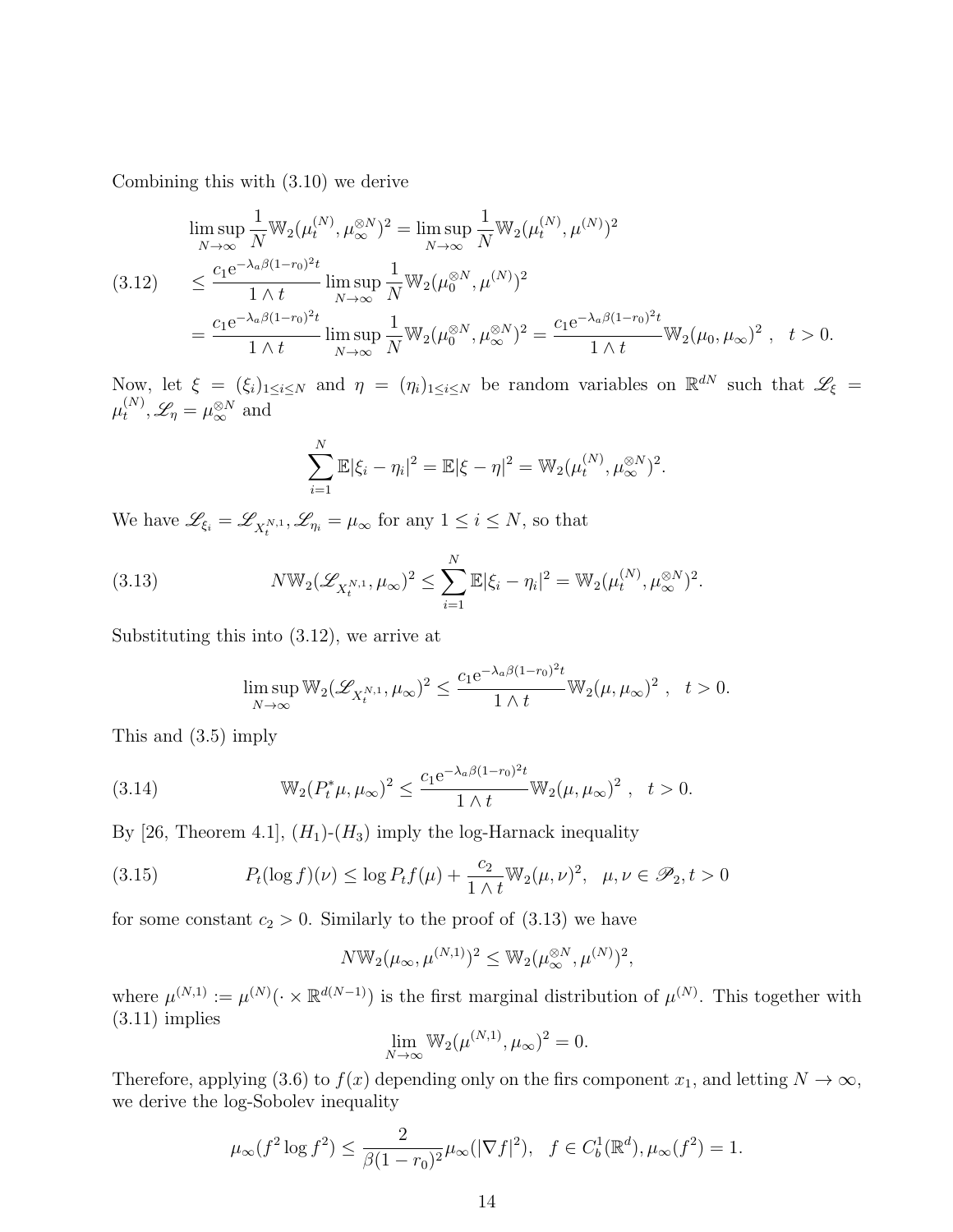By [5], this implies (2.4) for  $C = \frac{2}{\beta(1 - \epsilon)}$  $\frac{2}{\beta(1-r_0)^2}$ . Combining this with the log-Harnack inequality and (3.14), by Theorem 2.1 we prove (2.15) for some constant  $c > 0$  and  $\mu_t = \mathscr{L}_{X_t} = P_t^* \mu_0$  for solutions to  $(2.1)$  with  $b, \sigma$  in  $(3.3)$ .

Similarly to the link of (1.3) and (1.5) shown in Introduction, for any probability density functions  $\rho_t$  solving (2.10), we have  $\rho_t dx = P_t^* \mu_0$  for  $\mu_0 = \rho_0 dx \in \mathcal{P}_2$ . So, we have proved (2.15) for  $\rho_t$  solving (2.10) with  $\mu_0 \in \mathscr{P}_2$ . As explained in the proof of Example 2.1 that  $Ent(\mu_0, \mu_\infty) = \mathbb{W}_2(\mu, \mu_\infty) = \infty$  for  $\mu_0 \notin \mathscr{P}_2$ , so that the desired inequality (2.15) tribally true. Then the proof is finished.  $\Box$ 

### 4 Proof of Theorems 2.3

According to [26, Theorem 3.1],  $(A_1)$  and  $(A_2)$  imply that  $P_t^*$  has a unique invariant probability measure  $\mu_{\infty}$  and

(4.1) 
$$
\mathbb{W}_2(P_t^*\mu, \mu_\infty) \le e^{-\frac{1}{2}(K_2 - K_1)t} \mathbb{W}_2(\mu, \mu_\infty), \quad t \ge 0, \mu \in \mathscr{P}_2,
$$

while [26, Corollary 4.3] implies

$$
\mathrm{Ent}(P_t^*\mu|\mu_\infty)\leq \frac{c_0}{1\wedge t}\mathbb{W}_2(\mu,\mu_\infty)^2,\ \ t>0, \mu\in \mathscr{P}_2
$$

for some constant  $c_0 > 0$ . Then for any  $p > 1$ , combining these with  $P_t^* = P_{1\wedge t}^* P_{(t-1)^+}^*$ , we obtain

$$
\begin{split} &\text{Ent}(P_t^*\mu|\mu_\infty) = \text{Ent}(P_{1\wedge t}^*P_{(t-1)^+}^*\mu|\mu_\infty) \leq \frac{c_0}{1 \wedge t} \mathbb{W}_2(P_{(t-1)^+}^*\mu,\mu_\infty)^2 \\ &\leq \frac{c_0 e^{-(K_2-K_1)(t-1)^+}}{1 \wedge t} \mathbb{W}_2(\mu,\mu_\infty)^2 = \frac{c_0 e^{K_2-K_1}}{1 \wedge t} e^{-(K_2-K_1)t} \mathbb{W}_2(\mu,\mu_\infty)^2. \end{split}
$$

This together with (4.1) implies (2.16) for some constant  $c_1 > 0$ .

Now, let  $\sigma \in C_b^2(\mathbb{R}^d \to \mathbb{R}^d \otimes \mathbb{R}^m)$ . To deduce  $(2.17)$  from  $(2.16)$ , it remains to find a constant  $c > 0$  such that the following Talagrand inequality holds:

$$
\mathbb{W}_2(\mu, \mu_\infty)^2 \le c \operatorname{Ent}(\mu|\mu_\infty), \ \ \mu \in \mathscr{P}_2.
$$

According to [5], this inequality follows from the log-Sobolev inequality

(4.2) 
$$
\mu_{\infty}(f^2 \log f^2) \leq c \mu_{\infty}(|\nabla f|^2), \quad f \in C_b^1(\mathbb{R}^d), \mu_{\infty}(f^2) = 1.
$$

To prove this inequality, we consider the diffusion process  $\bar{X}_t$  on  $\mathbb{R}^d$  generated by

$$
\bar{L} := \frac{1}{2} \sum_{i,j=1}^d (\sigma \sigma^*)_{ij} \partial_i \partial_j + \sum_{i=1}^\infty b_i(\cdot, \mu_\infty) \partial_i,
$$

which can be constructed by solving the SDE

(4.3) 
$$
d\bar{X}_t = \sigma(\bar{X}_t)dW_t + b(\bar{X}_t, \mu_\infty)dt.
$$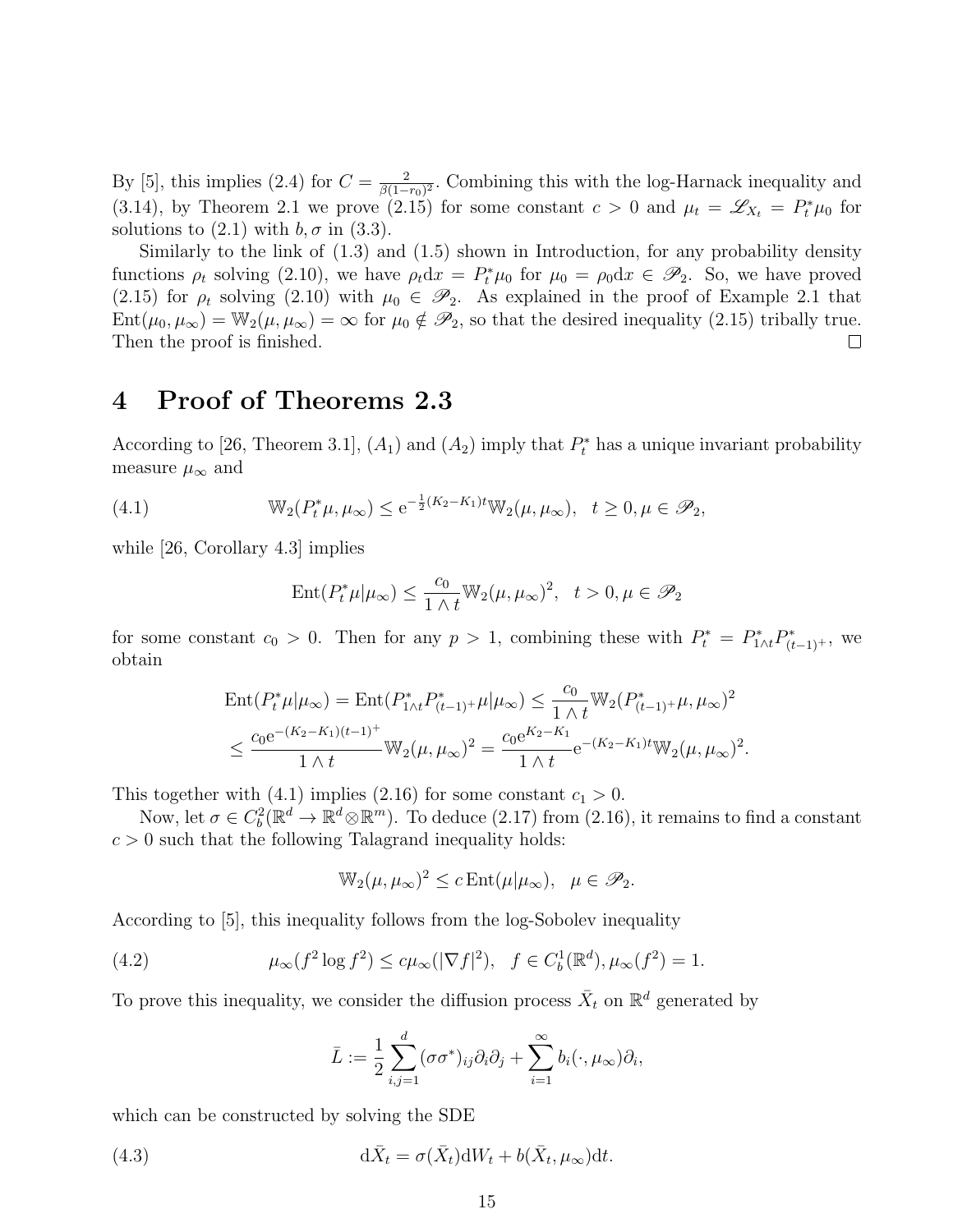Let  $\bar{P}_t$  be the associated Markov semigroup. Since  $P_t^*\mu_\infty = \mu_\infty$ , when  $\mathscr{L}_{X_0} = \mu_\infty$  the SDE (4.3) coincides with (1.7) so that by the uniqueness, we see that  $\mu_{\infty}$  is an invariant probability measure of  $\bar{P}_t$ . Combining this with  $(A_2)$  and Itô's formula, we obtain

(4.4) 
$$
\mathbb{W}_2(\mathscr{L}_{\bar{X}_t}, \mu_\infty)^2 \leq e^{-K_2 t} \mathbb{W}_2(\mathscr{L}_{\bar{X}_0}, \mu_\infty)^2, \quad t > 0.
$$

To prove the log-Sobolev inequality (4.2), we first verify the hyperboundedness of  $\bar{P}_t$ , i.e. for large  $t > 0$  we have

$$
(4.5) \t\t\t ||\bar{P}_t||_{L^2(\mu_\infty)\to L^4(\mu_\infty)} < \infty.
$$

It is easy to see that conditions  $(A_1)$  and  $(A_2)$  in Theorem 2.3 imply that  $\sigma$  and  $b(\cdot,\mu_\infty)$  satisfy conditions (A1)-(A3) in [22] for  $K = -(K_2 - K_1), \lambda_t^2 = \lambda$  and  $\delta_t = ||\sigma||_{\infty}$ . So, by [22, Theorem 1.1(3)], we find a constant  $C > 0$  such that the following Harnack inequality holds:

$$
(\bar{P}_t f(x))^2 \le \bar{P}_t f^2(y) \exp\left[\frac{C|x-y|^2}{e^{(K_2-K_1)t} - 1}\right], \quad t > 0.
$$

Then for any f with  $\mu_{\infty}(f^2) \leq 1$ , we have

$$
(\bar{P}_t f(x))^2 \int_{\mathbb{R}^d} \exp\left[-\frac{C|x-y|^2}{e^{(K_2-K_1)t}-1}\right] \mu_\infty(\mathrm{d}y)
$$
  
\$\leq \mu\_\infty(\bar{P}\_t f^2) = \mu\_\infty(f^2) \leq 1.\$

So,

$$
\sup_{\mu_{\infty}(f^2) \le 1} |\bar{P}_t f(x)|^4 \le \frac{1}{\left(\int_{\mathbb{R}^d} e^{-\frac{C|x-y|^2}{e^{(K_2 - K_1)t} - 1}} \mu_{\infty}(dy)\right)^2} \le C_1 \exp\left[C_1 e^{-(K_2 - K_1)t} |x|^2\right], \quad t \ge 1, x \in \mathbb{R}^d.
$$
\n
$$
\frac{1}{\left(\int_{B(0,1)} e^{-\frac{C|x-y|^2}{e^{(K_2 - K_1)t} - 1}} \mu_{\infty}(dy)\right)^2} \le C_1 \exp\left[C_1 e^{-(K_2 - K_1)t} |x|^2\right], \quad t \ge 1, x \in \mathbb{R}^d.
$$

Next, by  $\|\sigma\|_{\infty} < \infty$ ,  $(A_2)$  and Itô's formula, for any  $k \in (0, K_2)$  there exists a constant  $c_k > 0$ such that

$$
d|\bar{X}_t|^2 \le 2\langle \bar{X}_t, \sigma(\bar{X}_t) dW_t \rangle + \left\{c_k - k|\bar{X}_t|^2\right\} dt.
$$

Then for any  $\varepsilon > 0$ ,

(4.7) 
$$
\mathrm{d} \mathrm{e}^{\varepsilon |\bar{X}_t|^2} \leq 2\varepsilon \mathrm{e}^{\varepsilon |\bar{X}_t|^2} \langle \bar{X}_t, \sigma(\bar{X}_t) \mathrm{d} W_t \rangle + \varepsilon \mathrm{e}^{\varepsilon |\bar{X}_t|^2} \big\{ c_k + 2\varepsilon ||\sigma||^2_{\infty} |\bar{X}_t|^2 - k|\bar{X}_t|^2 \big\} \mathrm{d} t.
$$

When  $\varepsilon > 0$  is small enough such that  $2\varepsilon \|\sigma\|^2_{\infty} < K_2$ , there exist constants  $c_1(\varepsilon)$ ,  $c_2(\varepsilon) > 0$  such that

$$
\varepsilon e^{\varepsilon |\bar{X}_t|^2} \left\{ c_k + 2\varepsilon \|\sigma\|_{\infty}^2 |\bar{X}_t|^2 - k|\bar{X}_t|^2 \right\} \le c_1(\varepsilon) - c_2(\varepsilon) e^{\varepsilon |\bar{X}_t|^2}
$$

.

Combining this with (4.7) we obtain

$$
\mathrm{d}\mathrm{e}^{\varepsilon|\bar{X}_t|^2} \le c_1(\varepsilon) - c_2(\varepsilon) \mathrm{e}^{\varepsilon|\bar{X}_t|^2} \mathrm{d}t + 2\varepsilon \mathrm{e}^{\varepsilon|\bar{X}_t|^2} \langle \bar{X}_t, \sigma(\bar{X}_t) \mathrm{d}W_t \rangle.
$$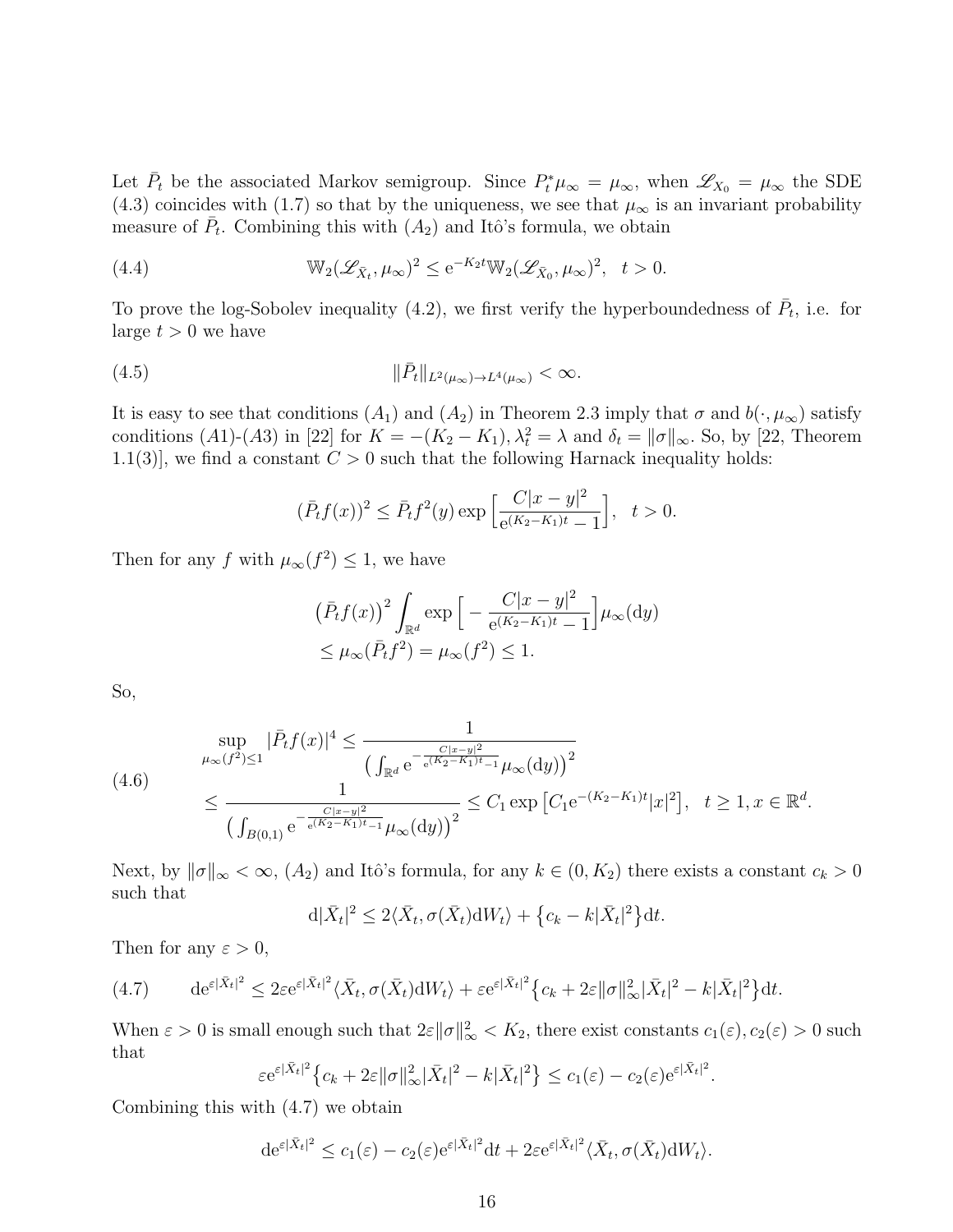Taking for instance  $\bar{X}_0 = 0$ , we get

$$
\frac{c_2(\varepsilon)}{t} \int_0^t \mathbb{E} e^{\varepsilon |\bar{X}_s|^2} ds \le \frac{1 + c_1(\varepsilon)t}{t}, \quad t > 0.
$$

This together with (4.4) yields

$$
\mu_{\infty}(\mathrm{e}^{\varepsilon(|\cdot|^2 \wedge N)}) = \lim_{t \to \infty} \frac{1}{t} \int_0^t \mathbb{E} \mathrm{e}^{\varepsilon(|\bar{X}_s|^2 \wedge N)} \mathrm{d}s \le \frac{c_1(\varepsilon)}{c_2(\varepsilon)}, \quad N > 0.
$$

By letting  $N \to \infty$  we derive  $\mu_{\infty}(e^{\varepsilon|\cdot|^2}) < \infty$ . Obviously, this and (4.6) imply (4.5) for large t > 0. Moreover, since  $\|(\sigma\sigma^*)^{-1}\|_{\infty} < \infty$ ,  $\sigma \in C_b^2(\mathbb{R}^d \to \mathbb{R}^d \otimes \mathbb{R}^m)$  and noting that  $(A_2)$  gives

$$
\langle v, \nabla_v b(\cdot, \mu_\infty) \rangle \le -K_2 |v|^2, \quad v \in \mathbb{R}^d,
$$

we find a constant  $K_0 \in \mathbb{R}$  such that for any  $f \in C^{\infty}(\mathbb{R}^d)$ ,

$$
\Gamma_2(f) := \frac{1}{2}\bar{L}|\sigma^*\nabla f|^2 - \langle \sigma^*\nabla f, \sigma^*\nabla \bar{L}f \rangle \ge K_0|\sigma^*\nabla f|^2,
$$

i.e. the Bakry-Emery curvature of L is bounded below by a constant  $K_0$ . According to [16, Theorem 2.1], this and the hyperboundedness (4.5) imply the defective log-Sobolev inequality

(4.8) 
$$
\mu_{\infty}(f^{2} \log f^{2}) \leq C_{1} \mu_{\infty}(|\sigma^{*}\nabla f|^{2}) + C_{2} \leq C_{1} \|\sigma\|_{\infty}^{2} \mu_{\infty}(|\nabla f|^{2}) + C_{2}, \quad f \in C_{b}^{1}(\mathbb{R}^{d}), \mu_{\infty}(f^{2}) = 1
$$

for some constants  $c_1, c_2 > 0$ . Since  $\overline{L}$  is elliptic, the invariant probability measure  $\mu_{\infty}$  is equivalent to the Lebesgue measure, see for instance [6, Theorem 1.1(ii)], so that the Dirichlet form

$$
\mathscr{E}(f,g) := \mu_{\infty}(\langle \nabla f, \nabla g \rangle), \quad f, g \in W^{1,2}(\mu)
$$

is irreducible, i.e.  $f \in W^{1,2}(\mu)$  and  $\mathscr{E}(f,f) = 0$  imply that f is constant. Therefore, by [24, Corollary 1.3], see also [14], the defective log-Sobolev inequality (4.8) implies the desired log-Sobolev inequality (4.2) for some constant  $c > 0$ . Hence, the proof is finished.

## 5 Proof of Theorem 2.4

We first establish the log-Harnack inequality for a more general model, which extends existing results derived in [12, 4] to the distribution dependent setting.

### 5.1 Log-Harnack inequality

Consider the following McKean-Vlasov stochastic Hamiltonian system for  $(X_t, Y_t) \in \mathbb{R}^{d_1} \times \mathbb{R}^{d_2}$ :

(5.1) 
$$
\begin{cases} dX_t = (AX_t + BY_t)dt, \\ dY_t = Z((X_t, Y_t), \mathscr{L}_{(X_t, Y_t)})dt + \sigma dW_t, \end{cases}
$$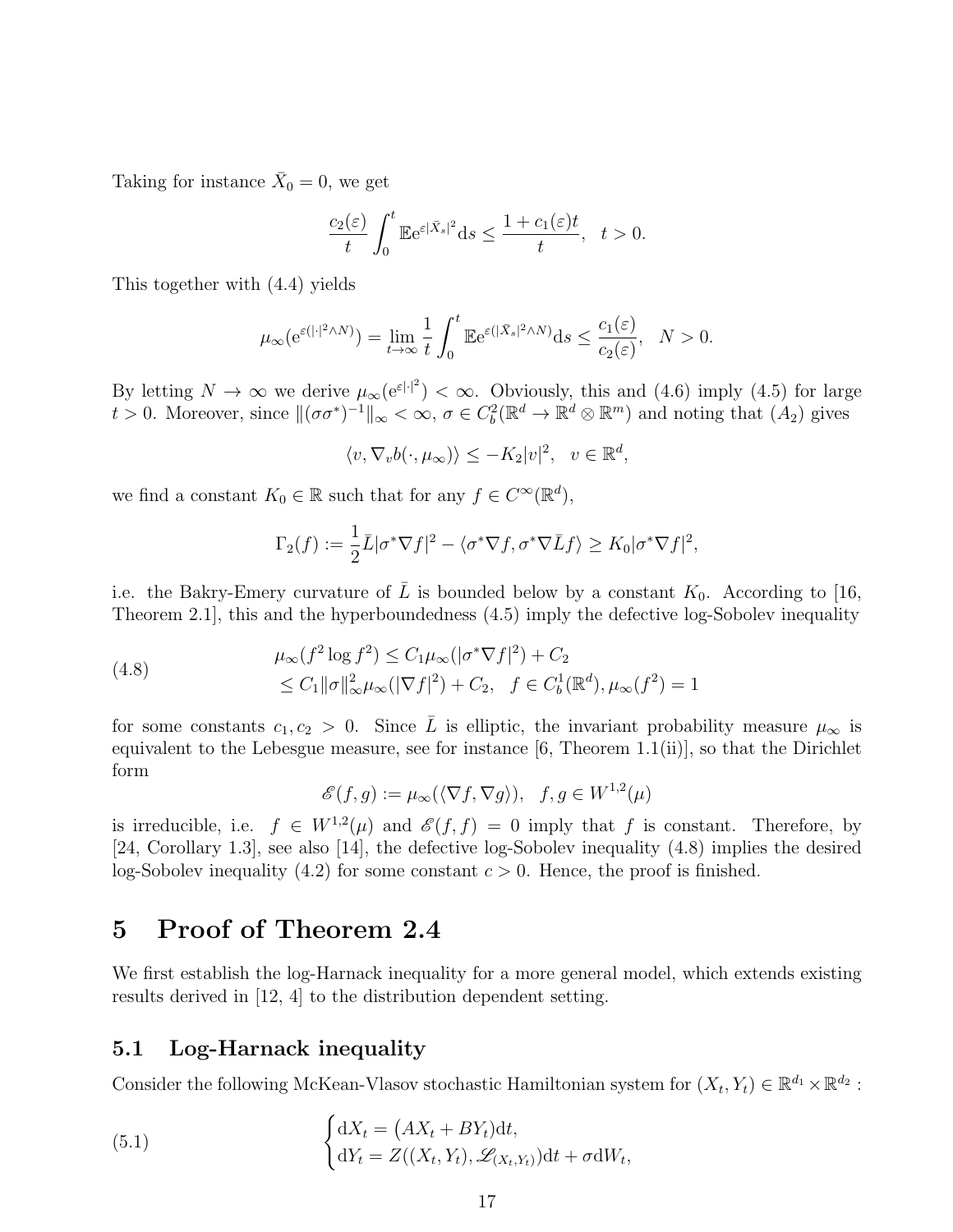where A is a  $d_1 \times d_1$ -matrix, B is a  $d_1 \times d_2$ -matrix,  $\sigma$  is a  $d_2 \times d_2$ -matrix,  $W_t$  is the  $d_2$ -dimensional Brownian motion on a complete filtration probability space  $(\Omega, \{\mathscr{F}_t\}_{t\geq0}, \mathbb{P})$ , and

$$
Z: \mathbb{R}^{d_1+d_2} \times \mathscr{P}_2(\mathbb{R}^{d_1+d_2}) \to \mathbb{R}^{d_2}
$$

is measurable. We assume

(C)  $\sigma$  is invertible, Z is Lipschitz continuous, and A, B satisfy the following Kalman's rank condition for some  $k \geq 1$ :

Rank[
$$
A^0B, \cdots, A^{k-1}B
$$
] =  $d_1, A^0 := I_{d_1}.$ 

Obviously, this assumption implies  $(A_1)$ , so that  $(5.1)$  has a unique solution  $(X_t, Y_t)$  for any initial value  $(X_0, Y_0)$  with  $\mu := \mathscr{L}_{(X_0, Y_0)} \in \mathscr{P}_2(\mathbb{R}^{d_1+d_2})$ . Let  $P_t^* \mu := \mathscr{L}_{(X_t, Y_t)}$  and

$$
(P_t f)(\mu) := \int_{\mathbb{R}^{d_1+d_2}} f \, dP_t^* \mu, \quad t \ge 0, f \in \mathscr{B}_b(\mathbb{R}^{d_1+d_2}).
$$

By  $[26,$  Theorem 3.1, the Lipschitz continuity of Z implies

(5.2) 
$$
\mathbb{W}_2(P_t^*\mu, P_t^*\nu) \le e^{Kt} \mathbb{W}_2(\mu, \nu), \quad t \ge 0, \mu, \nu \in \mathscr{P}_2(\mathbb{R}^{d_1+d_2})
$$

for some constant  $K > 0$ . We have the following result.

**Proposition 5.1.** Assume (C). Then there exists a constant  $c > 0$  such that

(5.3) 
$$
(P_T \log f)(\nu) \le \log(P_T f)(\mu) + \frac{ce^{cT}}{T^{4k-1} \wedge 1} \mathbb{W}_2(\mu, \nu)^2, \quad T > 0, \mu, \nu \in \mathscr{P}_2(\mathbb{R}^{d_1 + d_2}).
$$

Consequently,

(5.4) 
$$
\operatorname{Ent}(P_T^*\nu|P_T^*\mu) \le \frac{ce^{cT}}{T^{4k-1}\wedge 1}\mathbb{W}_2(\mu,\nu)^2, \quad T > 0, \mu, \nu \in \mathscr{P}_2(\mathbb{R}^{d_1+d_2}).
$$

*Proof.* According to [26, Corollary 4.3],  $(5.3)$  implies  $(5.4)$ . Below we prove  $(5.3)$  by using the coupling by change of measures summarized in [23, Section 1.1]. By the Kalman rank condition in  $(C)$ ,

$$
Q_T := \int_0^T t(T - t) e^{(T - t)A} B B^* e^{(T - t)A^*} dt
$$

is invertible and there exists a constant  $c_1 > 0$  such that

(5.5) 
$$
\|Q_T^{-1}\| \le \frac{c_1 e^{c_1 T}}{(T \wedge 1)^{2k+1}}, \ T > 0,
$$

see for instance  $[27,$  Theorem 4.2(1).

Let  $(X_0, Y_0), (\bar{X}_0, \bar{Y}_0) \in L^2(\Omega \to \mathbb{R}^{d_1+d_2}, \mathscr{F}_0, \mathbb{P})$  such that  $\mathscr{L}_{(X_0, Y_0)} = \mu, \mathscr{L}_{(\bar{X}_0, \bar{Y}_0)} = \nu$  and

(5.6) 
$$
\mathbb{E}(|X_0 - \bar{X}_0|^2 + |Y_0 - \bar{Y}_0|^2) = \mathbb{W}_2(\mu, \nu)^2.
$$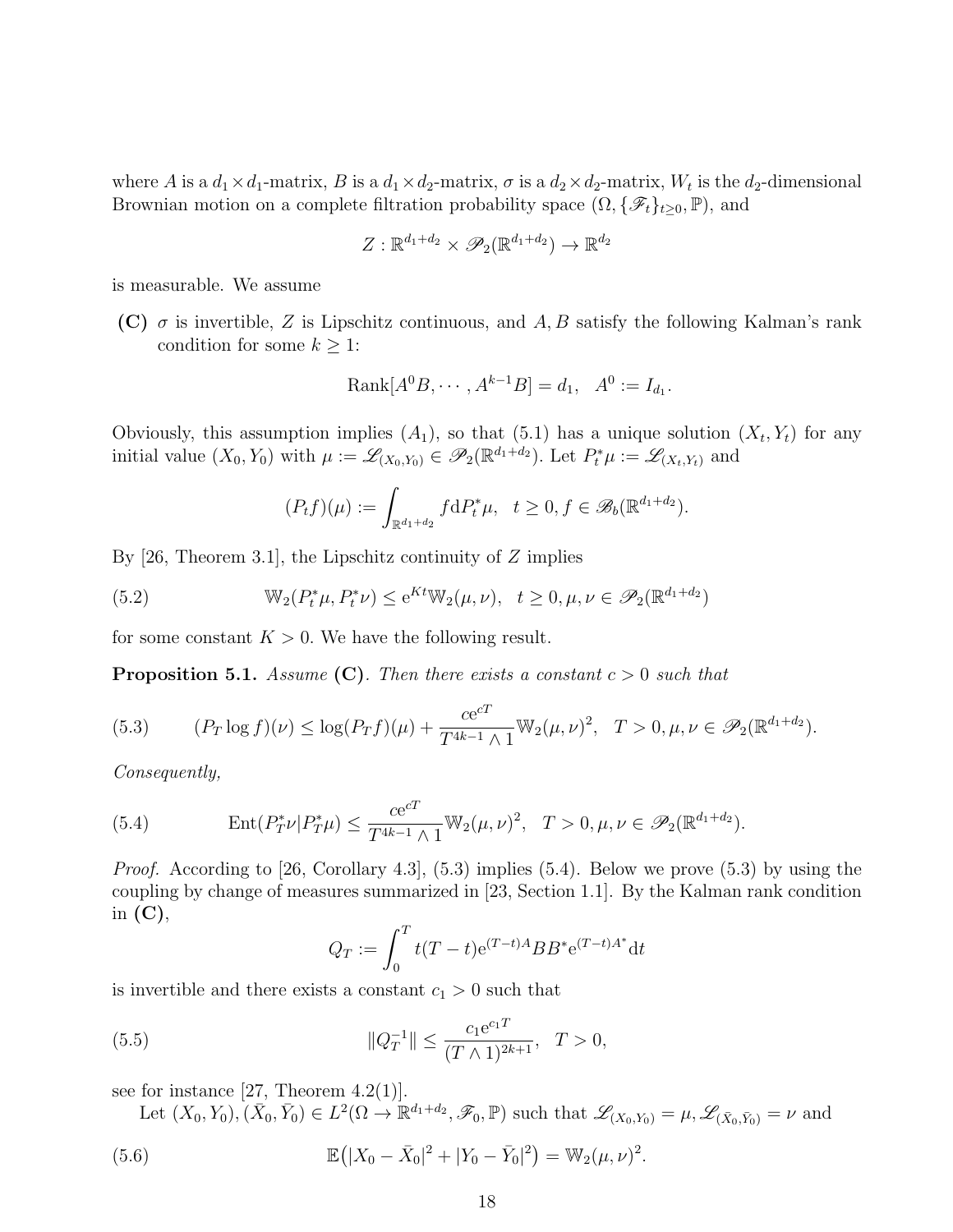Next, let  $(X_t, Y_t)$  solve (5.1). Then  $\mathscr{L}_{(X_t, Y_t)} = P_t^* \mu$ . Consider the the modified equation with initial value  $(\bar{X}_0, \bar{Y}_0)$ :

(5.7) 
$$
\begin{cases} d\bar{X}_t = (A\bar{X}_t + B\bar{Y}_t)dt, \\ d\bar{Y}_t = \left\{ Z((X_t, Y_t), P_t^*\mu) + \frac{Y_0 - \bar{Y}_0}{T} + \frac{d}{dt} \left[ t(T-t)B^* e^{(T-t)A^*}v \right] \right\} dt + \sigma dW_t, \end{cases}
$$

where

(5.8) 
$$
v := Q_T^{-1} \bigg\{ e^{TA}(X_0 - \bar{X}_0) + \int_0^T \frac{t - T}{T} e^{(T - t)A} B(\bar{Y}_0 - Y_0) dt \bigg\}.
$$

Then

(5.9) 
$$
\bar{Y}_t - Y_t = \bar{Y}_0 - Y_0 + \int_0^t \left\{ \frac{Y_0 - \bar{Y}_0}{T} + \frac{d}{dr} \left[ r(T - r) B^* e^{(T - r)A^*} v \right] \right\} dr
$$

$$
= \frac{T - t}{T} (\bar{Y}_0 - Y_0) + t(T - t) B^* e^{(T - t)A^*} v, \quad t \in [0, T].
$$

Consequently,  $Y_T = \overline{Y}_T$ , and combining with Duhamel's formula, we obtain

$$
(5.10) \quad \bar{X}_t - X_t = e^{tA}(\bar{X}_0 - X_0) + \int_0^t e^{(t-r)A} B\left\{ \frac{T-r}{T}(\bar{Y}_0 - Y_0) + r(T-r)B^* e^{(T-r)A^*} v \right\} dr
$$

for  $t \in [0, T]$ . This and  $(5.8)$  imply

$$
\bar{X}_T - X_T = e^{TA}(\bar{X}_0 - X_0) + \int_0^T \frac{T - r}{T} e^{(T - r)A} B(\bar{Y}_0 - Y_0) dr + Q_T v = 0,
$$

which together with  $Y_T = \overline{Y}_T$  observed above yields

(5.11) 
$$
(X_T, Y_T) = (\bar{X}_T, \bar{Y}_T).
$$

On the other hand, let

$$
\xi_t = \sigma^{-1}\Big\{\frac{1}{T}(Y_0 - \bar{Y}_0) + \frac{d}{dt}\Big[t(T-t)B^* e^{(T-t)A^*}v\Big] + Z\big((X_t, Y_t), P_t^*\mu\big) - Z\big((\bar{X}_t, \bar{Y}_t), P_t^*\nu\big)\Big\}, \ t \in [0, T].
$$

By (C), (5.2), (5.5), (5.8), (5.9), and (5.10), we find a constant  $c_2 > 0$  such that

(5.12) 
$$
|\xi_t|^2 \leq \frac{c_2}{(T\wedge 1)^{4k}} e^{c_2 T} \{ |X_0 - \bar{X}_0|^2 + |Y_0 - \bar{Y}_0|^2 + \mathbb{W}_2(\mu, \nu)^2 \}, \quad t \in [0, T].
$$

So, the Girsanov theorem implies that

$$
\tilde{W}_t := W_t + \int_0^t \xi_s ds, \quad t \in [0, T]
$$

is a  $d_2$ -dimensional Brownian motion under the probability measure  $\mathbb{Q} := R\mathbb{P}$ , where

(5.13) 
$$
R := e^{-\int_0^T \langle \xi_t, dW_t \rangle - \frac{1}{2} \int_0^T |\xi_t|^2 dt}.
$$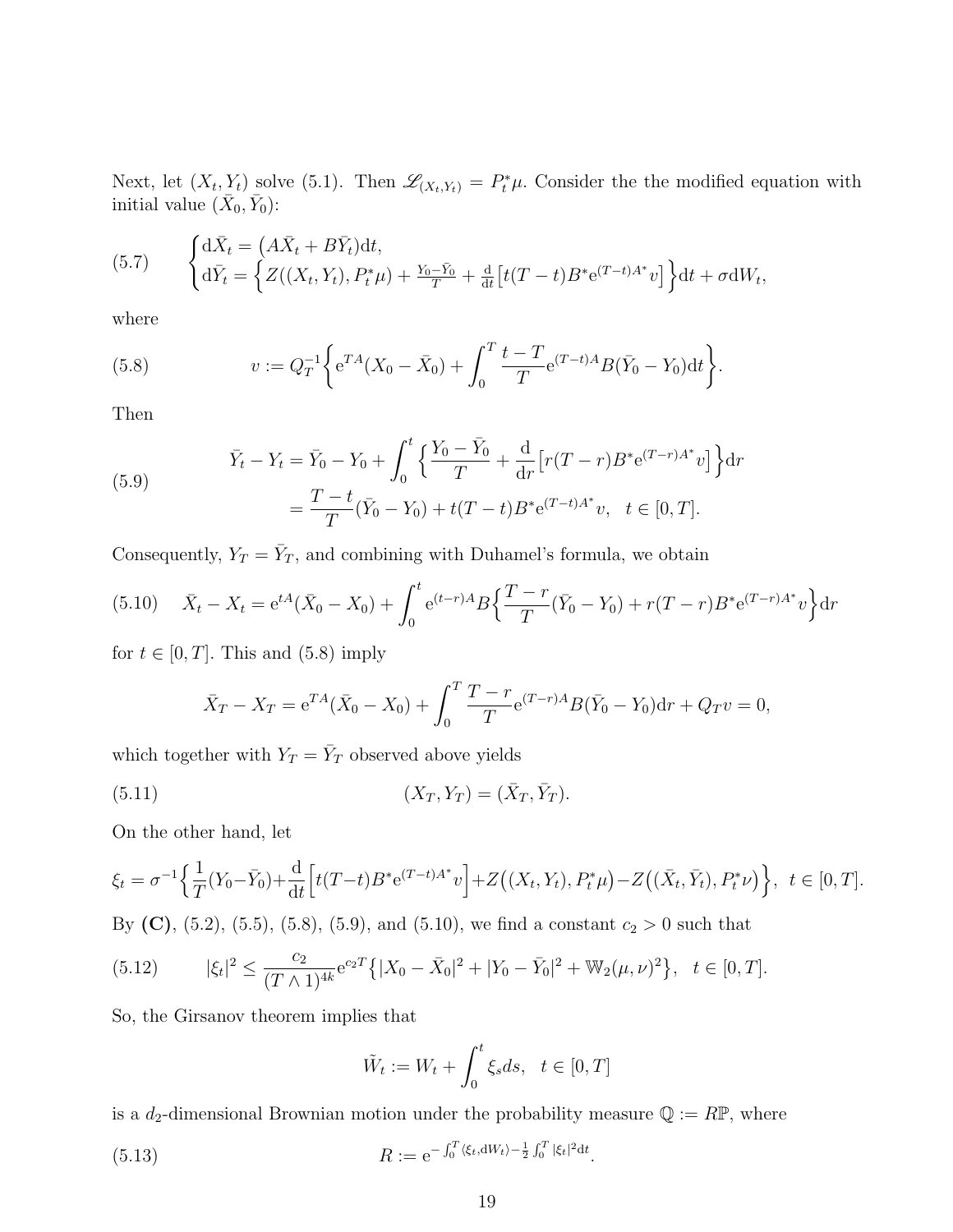Reformulating (5.7) as

$$
\begin{cases} d\bar{X}_t = (A\bar{X}_t + B\bar{Y}_t)dt, \\ d\bar{Y}_t = Z((\bar{X}_t, \bar{Y}_t), P_t^*\nu)dt + \sigma d\tilde{W}_t, \quad t \in [0, T], \end{cases}
$$

by the weak uniqueness of (5.1) and that the distribution of  $(\bar{X}_0, \bar{Y}_0)$  under Q coincides with  $\mathscr{L}_{(\bar{X}_0,\bar{Y}_0)} = \nu$ , we obtain  $\mathscr{L}_{(\bar{X}_t,\bar{Y}_t)|\mathbb{Q}} = P_t^*\nu$  for  $t \in [0,T]$ . Combining this with  $(5.11)$  and using the Young inequality, for any  $f \in \mathcal{B}_b^+(\mathbb{R}^{d_1+d_2})$  we have

(5.14) 
$$
(P_T \log f)(\nu) = \mathbb{E}[R \log f(\bar{X}_T, \bar{Y}_T)] = \mathbb{E}[R \log f(X_T, Y_T)]
$$

$$
\leq \log \mathbb{E}[f(X_T, Y_T)] + \mathbb{E}[R \log R] = \log(P_T f)(\mu) + \mathbb{E}_{\mathbb{Q}}[\log R].
$$

By (5.12), and (5.13),  $\tilde{W}_t$  is a Brownian motion under Q, and noting that  $\mathbb{Q}|_{\mathscr{F}_0} = \mathbb{P}|_{\mathscr{F}_0}$  and  $(5.6)$  imply

$$
\mathbb{E}_{\mathbb{Q}}(|X_0 - \bar{X}_0|^2 + |Y_0 - \bar{Y}_0|^2) = \mathbb{W}_2(\mu, \nu)^2,
$$

we find a constant  $c > 0$  such that

$$
\mathbb{E}_{\mathbb{Q}}[\log R] = \frac{1}{2} \mathbb{E}_{\mathbb{Q}} \int_0^T |\xi_t|^2 dt \le \frac{c e^{cT}}{(T \wedge 1)^{4k-1}} \mathbb{W}_2(\mu, \nu)^2.
$$

Therefore, (5.3) follows from (5.14).

### 5.2 Proof of Theorem 2.4

We first prove the exponential convergence of  $P_t^*$  in  $\mathbb{W}_2$ .

**Lemma 5.2.** Assume (C). Then there exists a constant  $c_1 > 0$  such that

(5.15) 
$$
\mathbb{W}_2(P_t^*\mu, P_t^*\nu)^2 \le c_1 e^{-\kappa t} \mathbb{W}_2(\mu, \nu)^2, \quad t \ge 0, \mu, \nu \in \mathscr{P}_2(\mathbb{R}^{d_1+d_2}).
$$

Consequently,  $P_t^*$  has a unique invariant probability measure  $\mu_{\infty} \in \mathscr{P}_2(\mathbb{R}^{d_1+d_2})$ .

*Proof.* As shown in the proof of [26, Theorem 3.1(2)] that the second assertion follows from the first. So, it suffices to prove (5.15). For

(5.16) 
$$
a := \left(\frac{1+\beta+\beta^2}{1+\beta}\right)^{\frac{1}{2}}, \quad r := a - \frac{\beta}{a} = \frac{1}{\sqrt{(1+\beta)(1+\beta+\beta^2)}} \in (0,1),
$$

we define the distance

(5.17) 
$$
\bar{\psi}_B((x,y),(\bar{x},\bar{y})) := \sqrt{a^2|x-\bar{x}|^2 + |B(y-\bar{y})|^2 + 2ra\langle x-\bar{x},B(y-\bar{y})\rangle}
$$

for  $(x, y), (\bar{x}, \bar{y}) \in \mathbb{R}^{d_1+d_2}$ . Then there exists a constant  $C > 1$  such that

(5.18) 
$$
C^{-1}|(x-\bar{x},y-\bar{y})| \leq \bar{\psi}_B((x,y),(\bar{x},\bar{y})) \leq C|(x-\bar{x},y-\bar{y})|.
$$

 $\Box$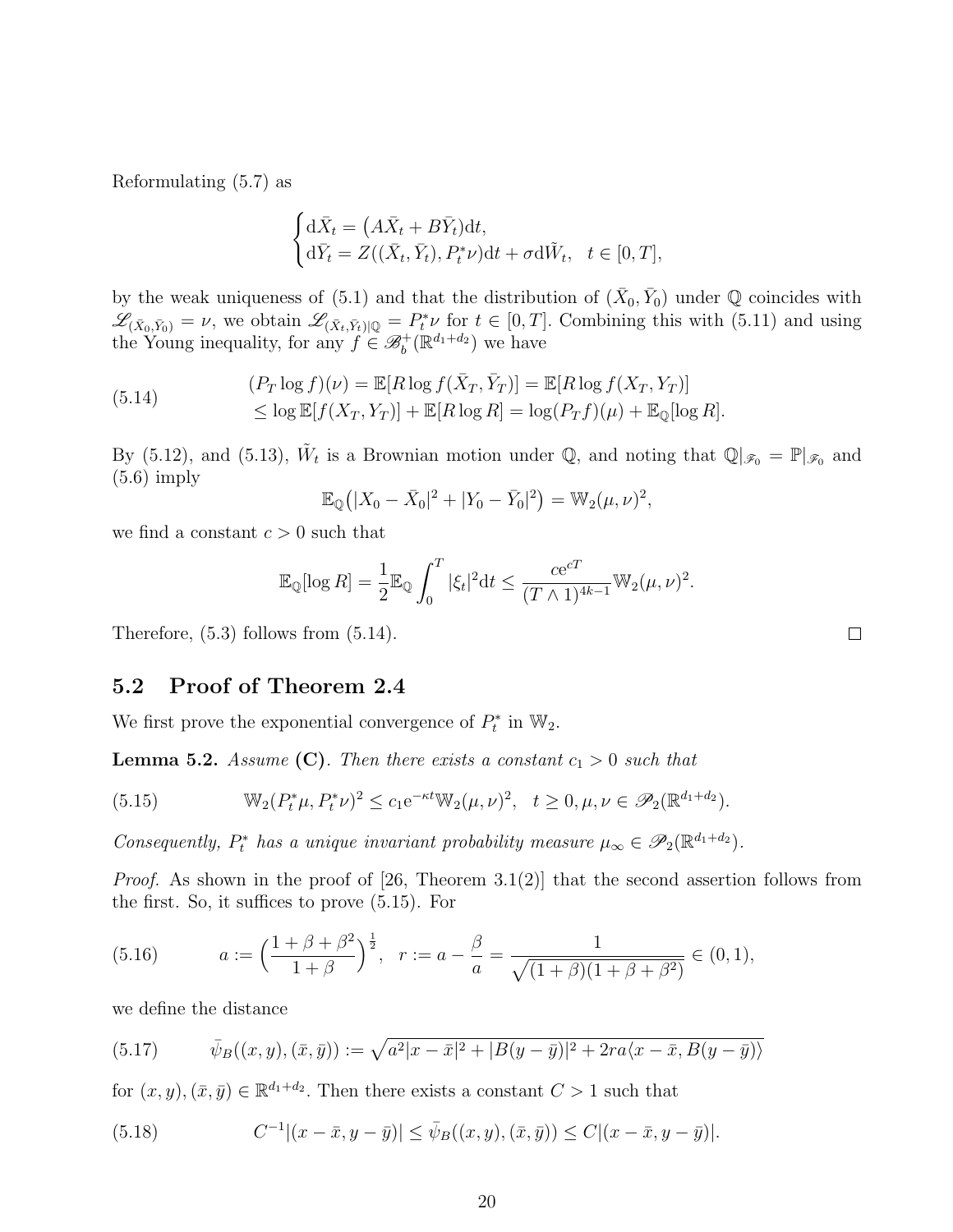Moreover, we claim that

(5.19) 
$$
\bar{\psi}_B((x,y),(\bar{x},\bar{y}))^2 \leq \frac{2+2\beta+\beta^2+\sqrt{\beta^4+4}}{2(1+\beta)}\psi_B((x,y),(\bar{x},\bar{y}))^2.
$$

Indeed, by (5.16) and (5.17), for any  $\varepsilon > 0$  we have

$$
(5.20) \qquad \bar{\psi}_B((x,y),(\bar{x},\bar{y}))^2 \le a^2(1+\varepsilon)|x-\bar{x}|^2 + \Big(1+\frac{1}{\varepsilon(1+\beta)(1+\beta+\beta^2)}\Big)|B(y-\bar{y})|^2.
$$

Obviously, by (5.16),

$$
\varepsilon := \frac{1 - a^2 + \sqrt{(a^2 - 1)^2 + 4a^2(1 + \beta)^{-1}(1 + \beta + \beta^2)^{-1}}}{{2a^2}} = \frac{\sqrt{\beta^4 + 4} - \beta^2}{2(1 + \beta + \beta^2)}
$$

satisfies

$$
a^{2}(1+\varepsilon) = 1 + \frac{1}{\varepsilon(1+\beta)(1+\beta+\beta^{2})} = \frac{2+2\beta+\beta^{2}+\sqrt{\beta^{4}+4}}{2(1+\beta)}.
$$

Thus,  $(5.19)$  follows from  $(5.20)$ .

Now, let  $(X_t, Y_t)$  and  $(\overline{X}_t, \overline{Y}_t)$  solve  $(2.21)$  with  $\mathscr{L}_{(X_0, Y_0)} = \mu, \mathscr{L}_{(\overline{X}_0, \overline{Y}_0)} = \nu$  such that

(5.21) 
$$
\mathbb{W}_2(\mu,\nu)^2 = \mathbb{E}|(X_0 - \bar{X}_0, Y_0 - \bar{Y}_0)|^2.
$$

Simply denote  $\mu_t = \mathscr{L}_{(X_t,Y_t)}, \bar{\mu}_t = \mathscr{L}_{(\bar{X}_t,\bar{Y}_t)}$ . By (C) and Itô's formula, and noting that (5.16) implies

$$
a^2 - \beta - ra = 0
$$
,  $1 - ra = ra\beta = \frac{\beta}{1 + \beta}$ ,

we obtain

$$
\frac{1}{2}d\{\bar{\psi}_{B}((X_{t},Y_{t}),(\bar{X}_{t},\bar{Y}_{t}))^{2}\} = \langle a^{2}(X_{t}-\bar{X}_{t})+raB(Y_{t}-\bar{Y}_{t}),B(Y_{t}-\bar{Y}_{t})\rangle dt \n+ \langle B^{*}B(Y_{t}-\bar{Y}_{t})+raB^{*}(X_{t}-\bar{X}_{t}),\ \beta B^{*}(BB^{*})^{-1}(\bar{X}_{t}-X_{t})+\bar{Y}_{t}-Y_{t}\rangle dt \n+ \langle B^{*}B(Y_{t}-\bar{Y}_{t})+raB^{*}(X_{t}-\bar{X}_{t}),\ B^{*}\{\nabla V(\bar{X}_{t},\bar{\mu}_{t})-\nabla V(X_{t},\mu_{t})\}\rangle dt \n\leq \left\{-(1-ra)|B(Y_{t}-\bar{Y}_{t})|^{2}+(a^{2}-\beta-ra)(X_{t}-\bar{X}_{t},B(Y_{t}-\bar{Y}_{t}))-ra\beta|X_{t}-\bar{X}_{t}|^{2} \n+ \langle B^{*}B(Y_{t}-\bar{Y}_{t})+(1+\beta)^{-1}B^{*}(X_{t}-\bar{X}_{t}),\ B^{*}\{\nabla V(\bar{X}_{t},\bar{\mu}_{t})-\nabla V(X_{t},\mu_{t})\}\rangle\right\} dt \n\leq \left\{\frac{\theta_{2}}{1+\beta}W_{2}^{\psi_{B}}(\mu_{t},\bar{\mu}_{t})^{2}-\frac{\beta-\theta_{1}}{1+\beta}\psi_{B}((X_{t},Y_{t}),(\bar{X}_{t},\bar{Y}_{t}))^{2}\right\} dt.
$$

By (5.19) and the fact that

$$
\mathbb{W}_2^{\psi_B}(\mu_t, \bar{\mu}_t)^2 \leq \mathbb{E}[\psi_B((X_t, Y_t), (\bar{X}_t, \bar{Y}_t))^2],
$$

for  $\kappa > 0$  in (2.25), we obtain

$$
\frac{1}{2} \{ \mathbb{E}[\bar{\psi}_B((X_t, Y_t), (\bar{X}_t, \bar{Y}_t))^2] - \mathbb{E}[\bar{\psi}_B((X_s, Y_s), (\bar{X}_s, \bar{Y}_s))^2] \}
$$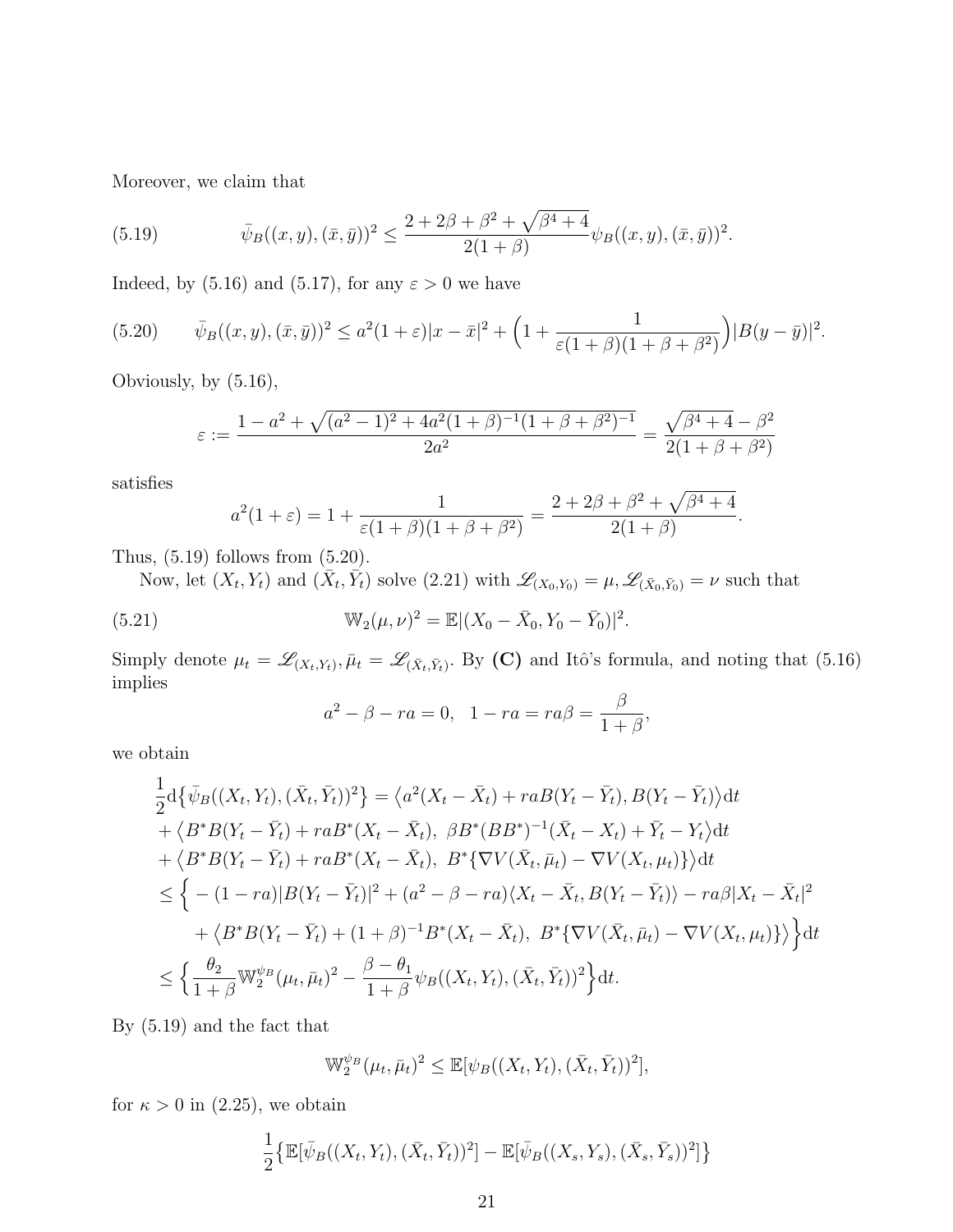$$
\gamma I_{d_1+d_2}, \quad \gamma := 1 \wedge \frac{\beta}{\|i\|}
$$

So, by the Bakry-Emery criterion [2], we have the log-Sobolev inequality

$$
\mu_{\infty}(f^2 \log f^2) \le \frac{2}{\gamma} \mu_{\infty}(|\nabla f|^2), \quad f \in C_b^1(\mathbb{R}^{d_1+d_2}), \mu_{\infty}(f^2) = 1.
$$

According to [5], this implies the Talagrand inequality

$$
\mathbb{W}_2(\mu, \mu_\infty)^2 \le \frac{2}{\gamma} \mathrm{Ent}(\mu|\mu_\infty).
$$

Then the proof if finished.

# References

- [1] S. Aida, Uniformly positivity improving property, Sobolev inequalities and spectral gap, J. Funct. Anal. 158(1998), 152–185.
- [2] D. Bakry, M. Emery, *Hypercontractivité de semi-groupes de diffusion*, C. R. Acad. Sci. Paris. Sér. I Math. 299(1984), 775–778.
- [3] D. Bakry, I. Gentil, M. Ledoux, Analysis and Geometry of Markov Diffusion Operators, Springer, Berlin, 2014.

$$
\leq -\frac{\beta - \theta_1 - \theta_2}{1 + \beta} \int_s^t \mathbb{E}[\psi_B((X_r, Y_r), (\bar{X}_r, \bar{Y}_r))^2] dr
$$
  

$$
\leq -\kappa \int_s^t \mathbb{E}[\bar{\psi}_B((X_r, Y_r), (\bar{X}_r, \bar{Y}_r))^2] dr, \quad t \geq s \geq 0.
$$

Therefore, Gronwall's inequality implies

$$
\mathbb{E}[\bar{\psi}_B((X_t, Y_t), (\bar{X}_t, \bar{Y}_t))^2] \le e^{-2\kappa t} \mathbb{E}[\bar{\psi}_B((X_0, Y_0), (\bar{X}_0, \bar{Y}_0))^2], \quad t \ge 0.
$$

Combining this with (5.18) and (5.21), we prove (5.15) for some constant  $c > 0$ .

*Proof of Theorem 2.4.* By Proposition 5.1 with  $k = 1$ , Lemma 5.2 and Theorem 2.1, we only need to verify the Talagrand inequality. As shown in the beginning of [10, Section 3] that  $\mu_{\infty}$ has the representation

$$
\mu_{\infty}(\mathrm{d}x,\mathrm{d}y) = Z^{-1}e^{\bar{V}(x,y)}\mathrm{d}x\mathrm{d}y, \quad \bar{V}(x,y) := V(x,\mu_{\infty}) + \frac{\beta}{2}|(BB^*)^{-\frac{1}{2}}x|^2 + \frac{1}{2}|y|^2,
$$

where 
$$
Z := \int_{\mathbb{R}^{d_1+d_2}} e^{-\bar{V}(x,y)} dx dy
$$
 is the normalization constant. Since (2.23) implies

$$
BB^* \text{Hess}_{V(\cdot,\mu_\infty)} \ge -\theta_1 I_{d_1},
$$

we deduce from (2.22) that 
$$
\frac{1}{\sqrt{2\pi}} \int_{-\infty}^{\infty} \frac{1}{\sqrt{2\pi}} \, dx
$$

$$
\langle \cdot, \cdot \rangle = \langle \cdot, \cdot \rangle
$$

$$
\mathrm{Hess}_{\bar{V}} \ge \gamma I_{d_1 + d_2}, \quad \gamma := 1 \wedge \frac{\beta - \theta_1}{\|B\|^2} > 0.
$$

 $\Box$ 

 $\Box$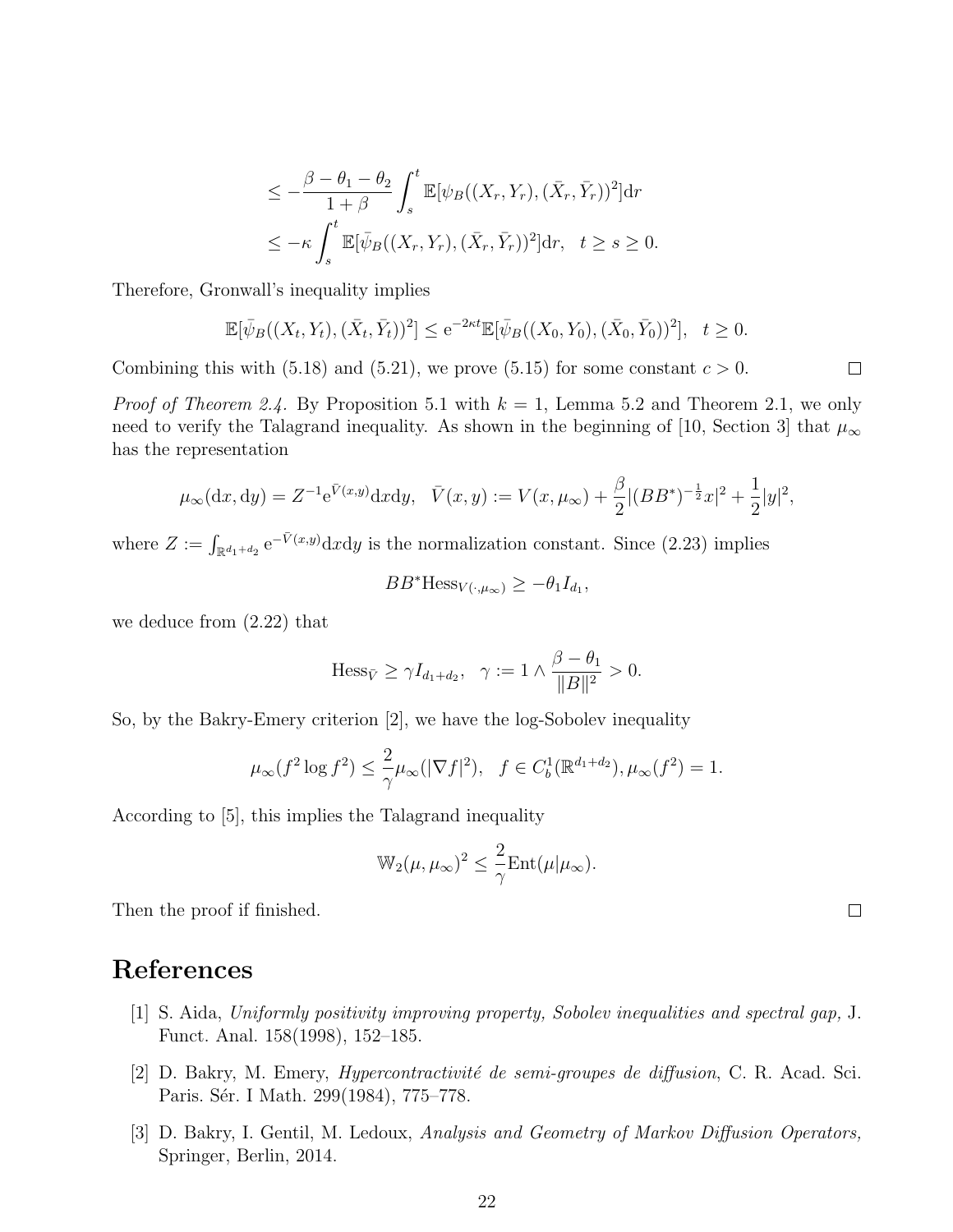- [4] J. Bao, F.-Y. Wang, C. Yuan, Hypercontractivity for functional stochastic partial differential equations, Comm. Elect. Probab. 20(2015), 1–15.
- [5] S. G. Bobkov, I. Gentil, M. Ledoux, Hypercontractivity of Hamilton-Jacobi equations, J. Math. Pures Appl. 80(2001), 669–696.
- [6] V. I. Bogachev, M. Röckner, F.-Y. Wang, *Elliptic equations for invariant measures on* finite and infinite dimensional manifolds, J. Math. Pures Appl. 80(2001), 177–221.
- [7] J. A. Carrillo, R. J. McCann, C. Villani, Kinetic equilibration rates for granular media and related equations: entropy dissipation and mass transportation estimates, Rev. Mat. Iberoam. 19(2003), 971–1018.
- [8] M. F. Chen, F.-Y. Wang, Estimates of logarithmic Sobolev constant: an improvement of Bakry-Emery criterion, J. Funct. Anal. 144(1997), 287–300.
- [9] J.-D. Deuschel, D. W. Stroock, Hypercontractivity and spectral gap of symmetric diffusion with applications to the stochastic Ising models, J. Funct. Anal. 92(1990), 30–48.
- $[10]$  M. Grothaus, F.-Y. Wang, Weak poincaré inequalities for convergence rate of degenerate diffusion processes, Ann. Probab. 47(2019), 2930–2952.
- [11] A. Guillin, W. Liu, L. Wu, Uniform Poincaré and logarithmic Sobolev inequalities for mean field particle systems, arXiv:1909.07051v1, to appear in Ann. Appl. Probab.
- [12] A. Guillin, F.-Y. Wang, Degenerate Fokker-Planck equations: Bismut formula, gradient estimate and Harnack inequality, J. Diff. Equat. 253(2012), 20–40.
- [13] X. Huang, F.-Y. Wang, McKean-Vlasov SDEs with Drifts Discontinuous under Wasserstein Distance, arXiv:2002.06877, to appear in Discrete Contin. Dyn. Syst. A.
- [14] L. Miclo, On hyperboundedness and spectrum of Markov operators, Invent. math. 200(2015), 311–343.
- [15] F. Otto and C. Villani, Generalization of an inequality by Talagrand and links with the logarithmic Sobolev inequality, J. Funct. Anal. 173(2000), 361–400.
- [16] M. Röckner, F.-Y. Wang, Supercontractivity and ultracontractivity for (non-symmetric) diffusion semigroups on manifolds, Forum Math. 15 (2003), 893–921.
- [17] M. Röckner, F.-Y. Wang, *Log-Harnack Inequality for Stochastic differential equations in* Hilbert spaces and its consequences, Inf. Dimen. Anal. Quant. Probab. Relat. Topics 13(2010), 27–37.
- [18] A.-S. Sznitman, Topics in propagations of chaos, Lecture notes in Math. Vol. 1464, pp. 165–251, Springer, Berlin, 1991.
- [19] M. Talagrand, Transportation cost for Gaussian and other product measures, Geom. Funct. Anal. 6(1996), 587–600.